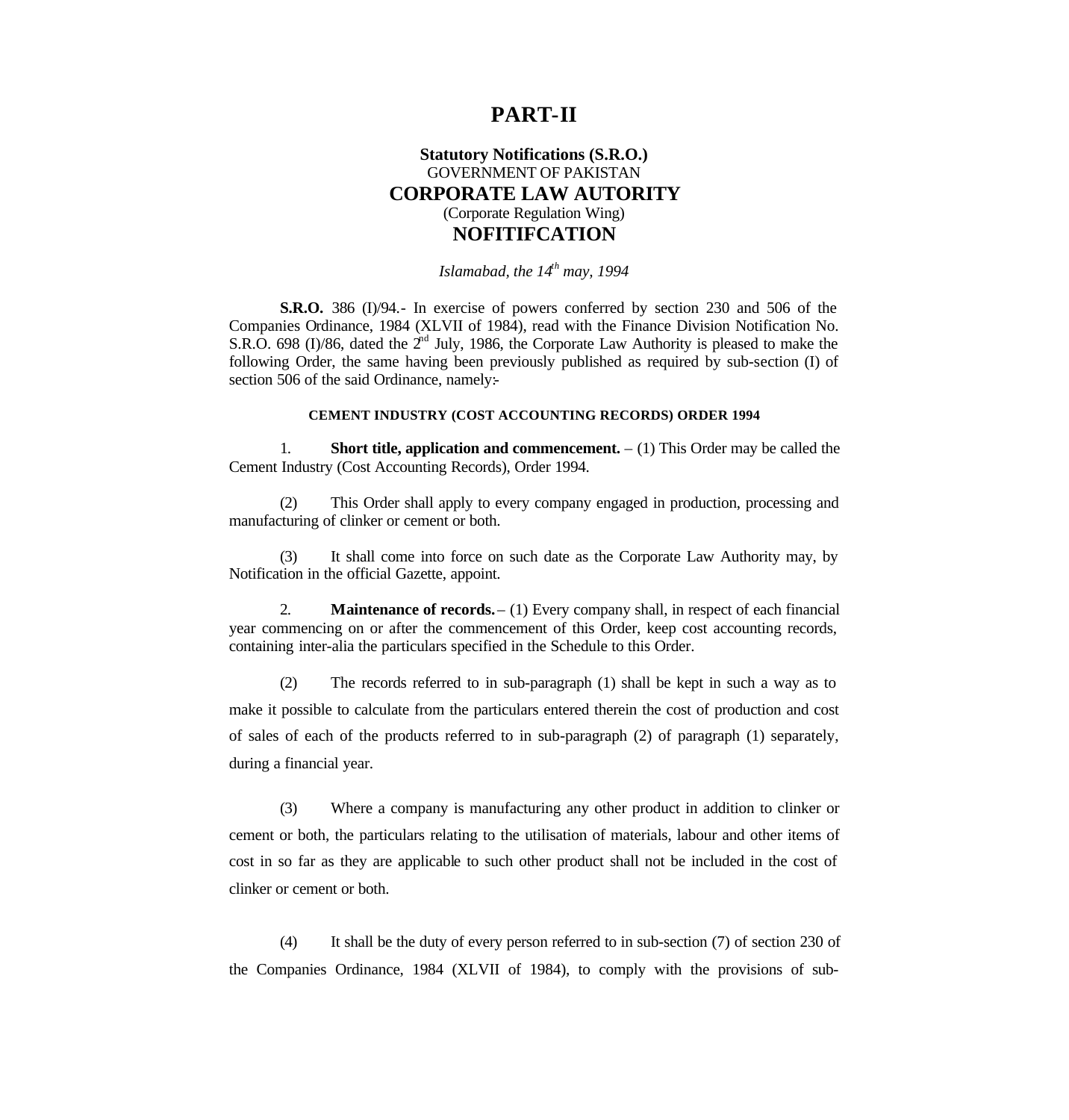paragraphs (1), (2) and (3) in the same manner as they are liable to maintain financial accounts required under section 233 of the said Ordinance.

3. **Penalty.-** If a company contravenes any of the provisions of this Order, such company and every officer thereof referred to in sub-paragraph (4) of paragraph 2 shall be punishable under sub-section (7) of section 230 of the Companies Ordinance (XLVII of 1984), 1984.

### **SCHEDULE**

#### [(See paragraph 2 (1)]

Subject to the provisions of paragraph 1 (c) of this Schedule, cost records on quantitative and money value basis shall be maintained in respect of each of the following departments as applicable to each company:-

| 1. | Quarry                        | $\cdots$             | $\ddotsc$            | $\cdot$ .            | Annexure I    |
|----|-------------------------------|----------------------|----------------------|----------------------|---------------|
| 2. | Transportation                |                      | $\ddot{\phantom{a}}$ | $\cdot$ .            | Annexure II   |
| 3. | Crusher                       | $\ddot{\phantom{0}}$ |                      |                      | Annexure III  |
| 4. | Stock hall (where applicable) |                      |                      |                      | Annexure IV   |
| 5. | Raw mill                      |                      |                      |                      | Annexure V    |
| 6. | Kiln.                         | $\cdot$ .            | $\ddot{\phantom{a}}$ | $\ddot{\phantom{a}}$ | Annexure VI   |
| 7. | Grinding                      |                      | $\ddot{\phantom{a}}$ | $\ddot{\phantom{a}}$ | Annexure VII  |
| 8. | Packing and storage           |                      |                      |                      | Annexure VIII |

Note:

- (a) The cost record regarding cement stored in silos shall be covered in record of the grinding department; and
- (ii) The cost record regarding packed cement shall be covered in record of the packing and storage department.

Cost of these departments are to be classified as "direct departmental cost" and "indirect departmental cost" so as to conform to or as near thereto as possible to such detailed headings as described in the various annexures. Indirect departmental cost represent cost of service departments such as those producing compressed air (Annexure IX), power (Annexure X) and other general expenses (Annexure XI). The indirect departmental cost shall be transferred to the above production departments.

Cost of each production department i.e. total of direct and indirect departmental cost, shall be transferred to the next production department on the basis of quantity of output transferred out to next department.

Annexure XII represents a Summary of all production costs for a cement factory as derived from Annexure I to XI.

Important items of costs have been described in the following paragraphs: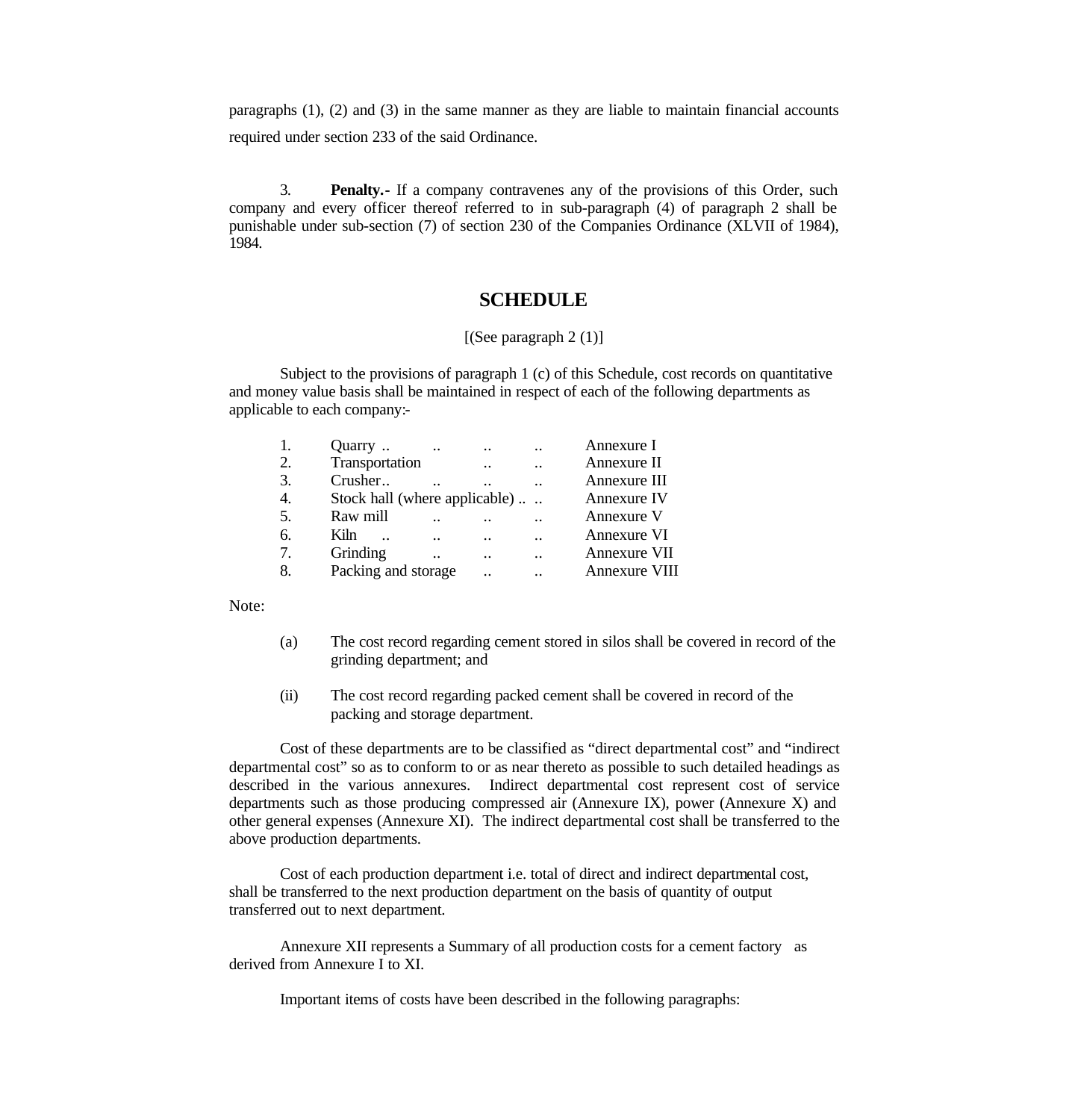#### 1. **Raw Materials:**

- (1) Adequate records shall be maintained showing receipts issues and balances, both in quantities and values of each of raw material required for manufacture of clinker or cement. The basis on which the value of receipts and issues have been calculated shall be clearly indicated in the cost records maintained or, if so desired by the company, in a separate manual of procedure, if any, maintained by the company or in foot notes or separate explanatory notes to the cost statements for the relevant period. Such basis shall be paid consistently throughout the relevant period. The values shall include all direct charges upto works such as royalty, excise duty, haulage, transport, freight, handling and insurance:
	- (a) All issues of production materials shall be reconciled in Annexures I to VIII, or in any form as near thereto as possible. Any losses or surpluses arising as a result of physical verification of inventories and adjustment thereof shall be clearly indicated in the cost records. Statutory records liable to be maintained under Mining and Explosive Acts and rules may be considered adequate if they meet the requirements specified here.
	- (b) Record of quarrying contracts, purchases and supply entered into with lessors and suppliers will be maintained showing the rate at which the various quantities of materials are to be supplied. The record shall indicate principal features of each contract, particularly conditions relating to the quality, price and period of delivery, discount for any transit losses and terms of payment including cash discounts, if any, and compensation the supplier shall pay for delay in delivery or non-delivery. The records shall also show the deliveries received against each contract of supply of materials till the contracted quantities are received in full. The lease and supply contracts shall also indicate the conditions relating to rebate for quality variations in chemical composition, colour and moisture content in case of limestone of particular quality, clay, shale and gypsum in case of white cement, iron slag in case of slag cement and in case of other materials usual quality standards shall be specified in the supply contracts for the purpose of rebates.
	- (c) Where some items of the raw materials are raised form mines owned or leased by the companies or are produced or manufactured by them, separate records showing the cost of raising, producing and manufacturing such raw materials shall be maintained in such detail as may enable the company to fill up the necessary particulars in the annexurs or in proformae as near thereto as possible. Where such items of raw materials are obtained on the basis of supply contracts Anenxures I, II or III and not required otherwise, need not be maintained.
	- (d) The cost, in addition to the basic price of the materials shown in the records, shall also include all other direct charges incidental to the procurement of production materials and transporting the same up to the factory. In case of own quarry of limestone, records of overburden raised shall be kept in terms of cost incurred. The basis of distributing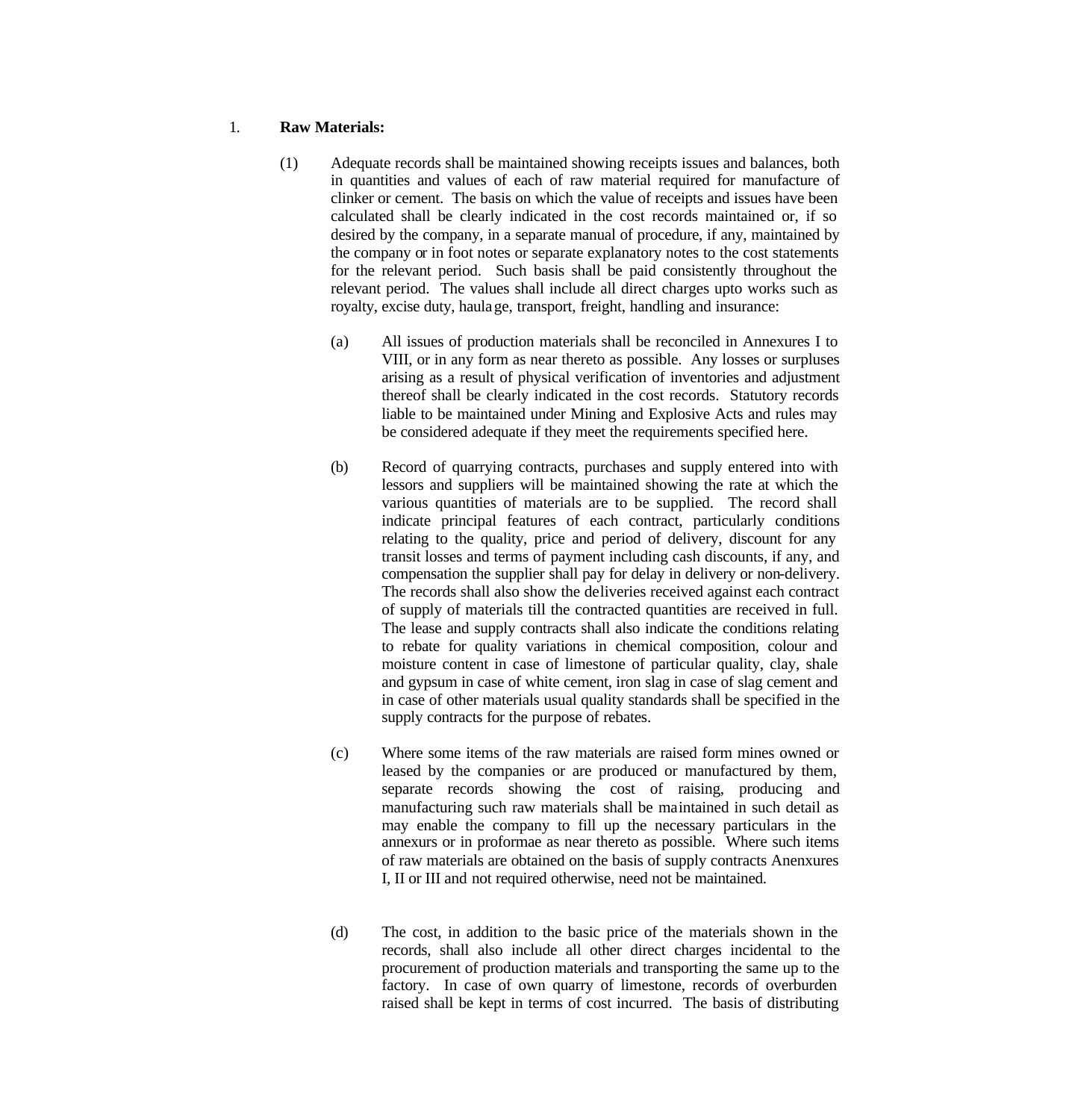the case of removal of overburden over the entire period of quarry working in the particular area shall be determined and consistently applied.

- (e) Any wastage, whether in handling, transit, storage or in any other stage, shall be shown separately. The method of dealing with such losses in the calculation of cost shall also be indicated in the cost records. Realisable value of any waste material or by-product recovered or sale proceeds of any process material such as clinker shall be credited to the cost of such process to arrive at the net cost of cement.
- (f) The records shall be maintained in such detail as may enable the company to compile the cost in the various annexures.

### 2. **Labour:**

- (a) Adequate record shall be maintained to show the attendance of workers employed by the company whether on regular, temporary or piece-rate basis or on contract basis, as the case may be. Proper record shall also be maintained in respect of payments made for overtime work and production incentives given to the workers. This will be done in a manner that labour cost is available for each cost centre.
- (b) Fair and reasonable allocation shall be made for wages paid to such labour as has been utilised in more than one department, between the various departments or cost centres and the basis of such allocation shall be consistently followed. Reasons for idle time or lay off payments shall be recorded alongwith the method of treatment in the calculation of the cost of the items referred to in subparagraph (2) of paragraph 1. Any wages paid for additions to plant and machinery or other fixed assets, shall be excluded form the cost of production.
- (c) Benefits paid to the employees other than covered in (a) above shall be worked out separately and shown in the cost statement department-wise.

### 3. **Furnace Oil/Gas:**

- (a) Adequate records shall be maintained to ascertain the cost of furnace oil/gas purchased and furnace oil/gas charged to different departments. In case the cost of furnace oil/gas is allocated to different departments on any basis other than the actual cost, reconciliation with the actual cost and the treatment of variances, shall be indicated in the cost records.
- (b) Adequate record shall be maintained showing measurement of furnace oil before and after each filling in such a manner that quantity purchased is reconciled with the addition is stock on each filling.
- (c) The records shall be maintained in such details as may enable the company to compile the cost data in the annexures.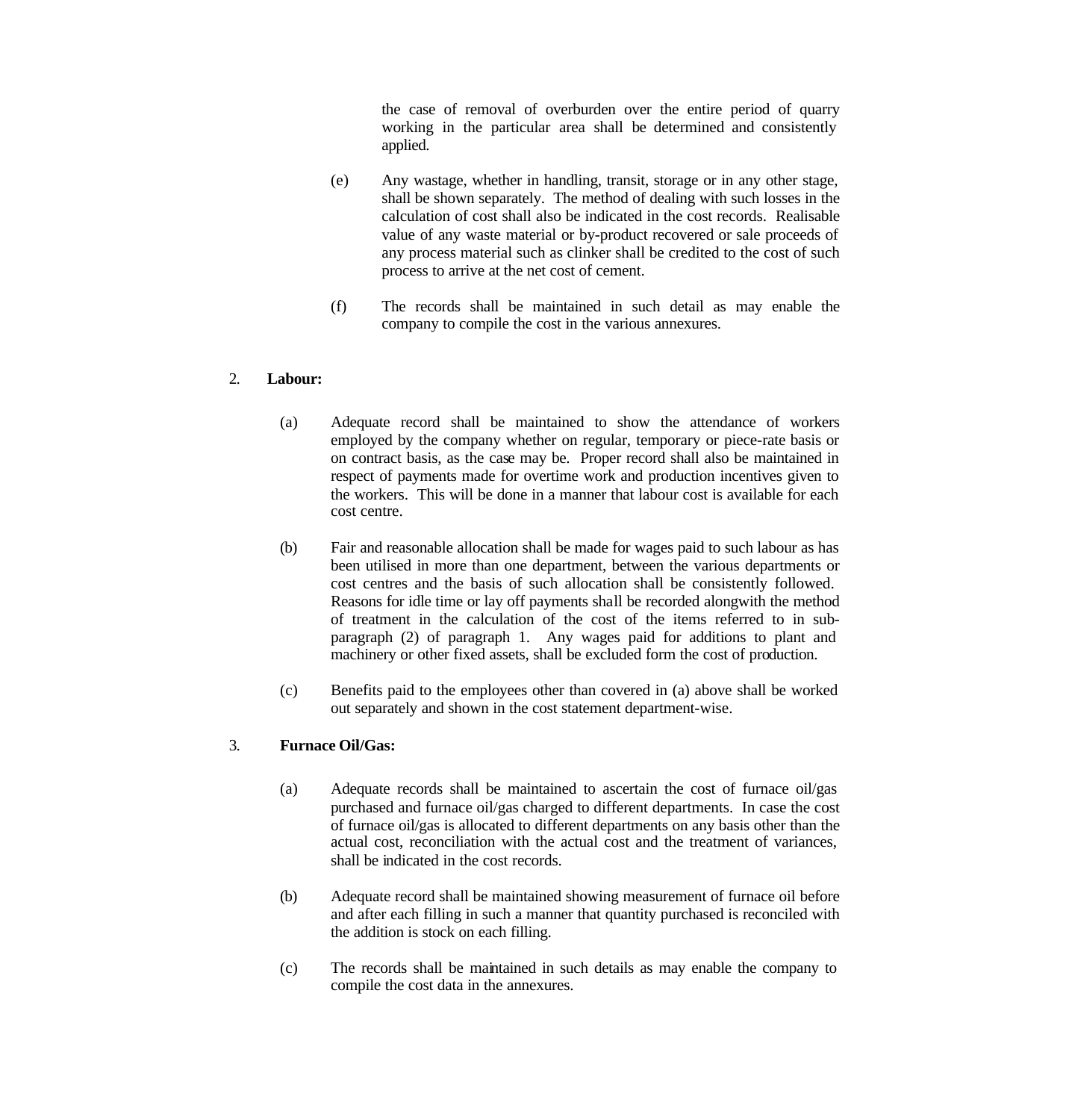### 4. **Electric Power:**

- (a) Adequate records, showing quality and cost of electric power generated and purchased with fixed charges and duties incurred thereon, shall be maintained.
- (b) Where electric power is generated by the company itself or by its wholly owned subsidiary or a sister concern, separate records shall be maintained in such details as may enable the company to compile cost data in Annexure X.
- (c) The records shall be so maintained as to enable assessment of consumption of power by different departments or manufacturing units or cost centres. Allocation of cost of electric power shall be on the basis of actual consumption if separate meters are installed: or on the basis of technical estimates in the absence of separate meters. In the case of fixed charges or fuel adjustment surcharge claimed by KESC, WAPDA or any other supplier of electricity, irrespective of the actual power consumed and if the amount payable as per actual consumption falls below the contractual minimum, the difference between the contractual minimum and the actual amount shall be treated as fixed or period cost and transferred to Annexure XI. Cost of power consumed in and chargeable to nonmanufacturing departments, if significant, shall be shown separately.

### 5. **Consumable Stores:**

- (a) Record of each item of consumable stores shall be maintained to show receipts, issue and balances, both in quantities and values, required or actually used.
- (b) Cost of consumable stores shall include all direct charges incidental to procurement of each item up to the factory. The cost of such stores consumed shall be charged to relevant departments on the basis of actual consumption. The items issued for capital expenditure, such as additions to plant and machinery, shall be shown under relevant capital expenditure heads and not in the cost statements.
- (c) The requirements of Mining Act 1923 with relevant rules made thereunder, shall be fully compiled with. In the same manner, requirements of Explosives Act, 1884, and Explosive Rules, 1940, shall also be compiled with as required in this behalf as far as acquisition, storage and consumption of explosives for quarrying purposes is concerned.
- (d) Wastage of consumable stores, whether in transit, storage or at any point, shall be quantified and shown separately. Method of dealing with such losses in costing shall be indicated in the cost records.

### 6. **Repairs and maintenance:**

Adequate records showing expenditure incurred on in-house repair and maintenance, and repair and maintenance through outside agencies shall be maintained. Records of workshop for quarrying of lime stone and clay shall be kept separately and costs charged to quarrying operation. Details of cost determination and their basis of allocation of repairs and maintenance expenditure to different departments or manufacturing units or cost centres shall be inducted. Cost of work of capital nature, of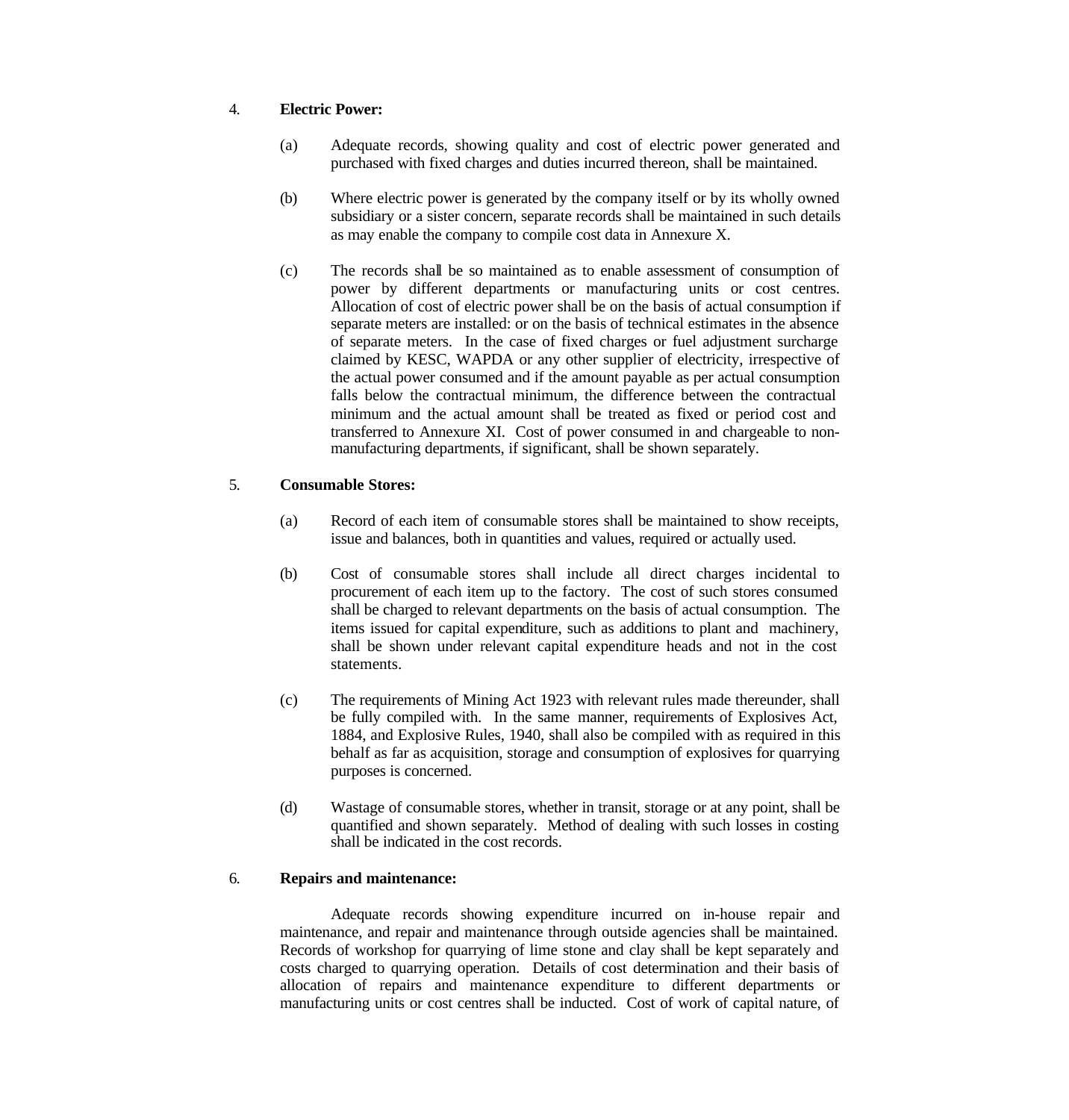heavy repairs, maintenance and overhaul cost, benefit of which is likely to spread over a period longer than one financial year shall be shown separately.

### 7. **Compressed Air:**

Appropriate record of cost of compressed air incurred in connection with the generation of compressed air, if centralised and provided for the consuming departments, shall be maintained in sufficient details as may enable the company to compile the cost data to be charged as part of other manufacturing over heads in Annexure IX.

### 8. **Depreciation:**

- (a) Adequate records preferably in the form of an annexure shall be maintained showing values and other particulars of fixed assets in respect of which depreciation is to be provided. The records shall inter alia indicate the cost of each item of asset, the date of its acquisition, its economic life and the rate of depreciation.
- (b) Basis on which depreciation is calculated and allocated to the various departments and products shall be clearly indicated in the records.
- (c) Amount of depreciation chargeable to different departments, manufacturing units or cost centres for the financial year shall be in accordance with the provisions of clause (F) of Part II of the Fourth Schedule to the Companies Ordinance 1984, and shall relate to the plant and machinery and other fixed assets utilised in such departments or units or cost centres. The method once adopted shall be applied consistently.

#### 9. **Insurance:**

- (a) Record shall be maintained showing the insurance premia paid for the various risks covered on the assets and other interests of the company.
- (b) Method of allocating insurance cost to the various departments shall be indicated in the cost records and followed consistently.

#### 10. **Other Overheads:**

Overheads items which cannot conveniently be identified or apportioned over individual departments may be accumulated in Annexure XI and prorated over various departments on such basis or such one or more bases as may be deemed necessary. The basis or bases of apportionment shall be stated in the said Annexure.

#### 11. **Administration, Selling and Distribution Expenses:**

Adequate records shall be maintained showing the items comprising administration, selling and distribution expenses and apportionment thereof to the different grades of cement if produced in the same factory. It clinker is being sold in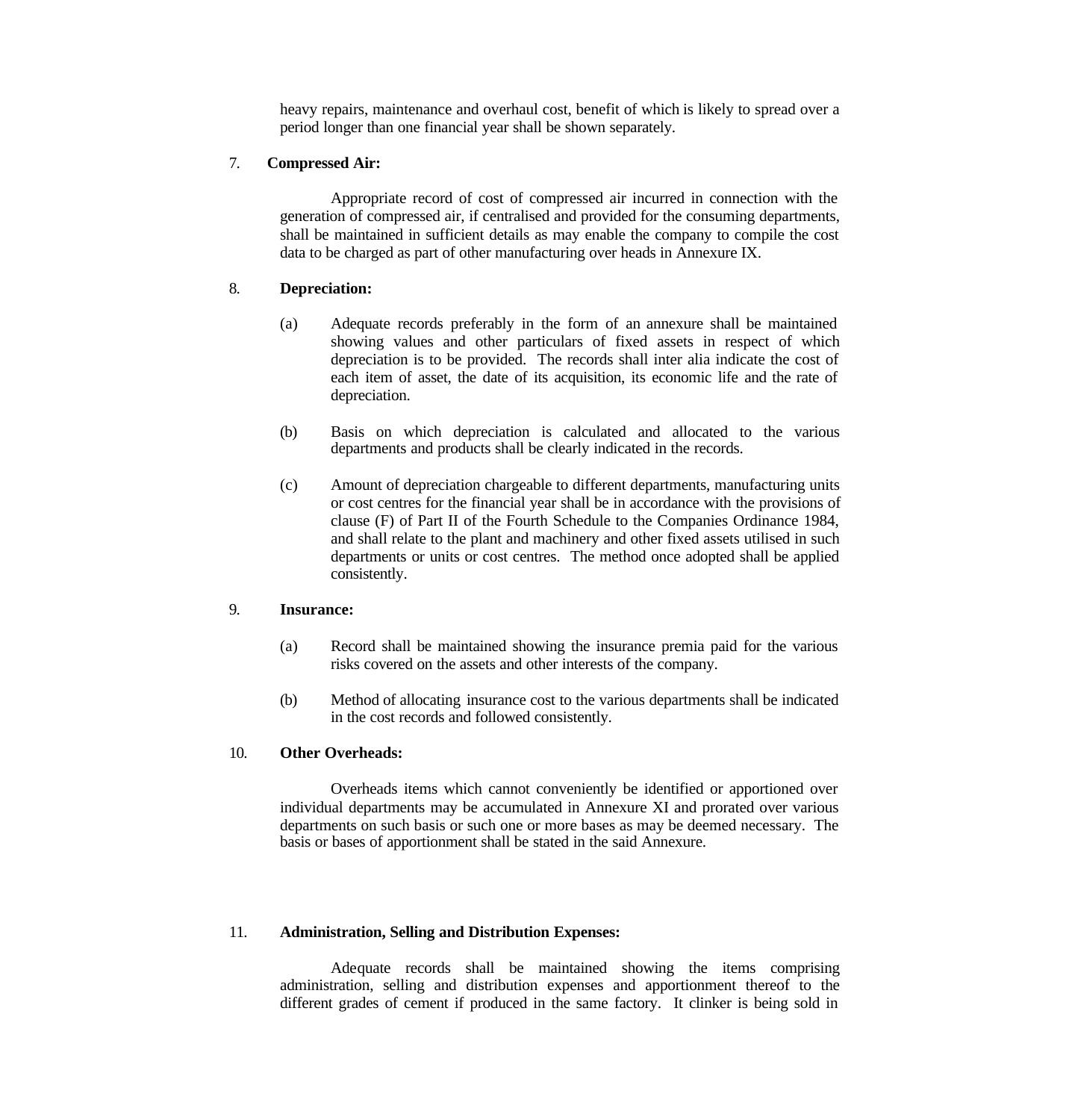addition to cement, the basis of allocation of these expenses shall be indicated records. If only one grade of cement is being sold, the entire amount of administration, selling and distribution expenses may be allocated to that grade.

### 12. **Work-in-process and Finished Goods Inventories:**

Record of work-in-process inventories at each stage of process, quarrying, transpiration, raw material crushing, stock hall, raw material mixing and grinding, clinking, clinker grinding cement in soils and packing and storage shall be maintained and inventories will be physically checked and verified at the close of the financial period and duly reconciled with the books of accounts. Automatic data recording devices built into the crushing, mixing, clinkering and other plants, if available , may be utilised for reconciling in-put and out-put. Measurement of furnace oil will be done before and after each filling. Method of valuation of work-in-process and the finished goods inventories shall be indicated in the cost records so as to reveal the cost elements which have been taken into account in such computation. The cost elements shall be related to the items referred to the Annexures. The costing method adopted shall be consistently followed. Treatment of differences, if any, on physical verification of stocks with book balances, shall also be indicated in the records. Special care shall be thane or moisture absorption and drying of limestone and clay because of weather conditions.

### 13. **Packing**

- (a) Adequate records as required for the purposes of Annexure VIII shall be maintained showing the cost of packing materials used and direct wages and other expenses incurred in respect of different types and weights of packages. In case of bulk supplies, necessary cost adjustments will be made.
- (b) Adequate records shall be maintained showing quality, rate and value of packing material charged to the cost of sale.
- (c) Where packing material is produced in-house by the company, the record shall reflect the method of its valuation. In case packing material is purchased form a subsidiary or an associated company, the record shall disclose the name of such company and the purchase agreement with such company. The record shall the purchase agreement with the supplier even if it is an outside company/party.

### 14. **Statistical Statements and other Records:**

Companies shall develop appropriate standards for use as a basis to evaluate performance. Quality reports based on standards of strength as per B.S.S. or other standards adopted by the industry may be maintained. Consumption ratios such as yield of explosives, furnace oil per ton of clinker, usage of clinker per ton of cement, percentage of gypsum, slag in cement, power consumption in terms of kwh for per ton of cement produced, etc., are also recommended to be worked out and compared with last year.

#### 15. **Reconciliation of Cost and Financial Accounts:**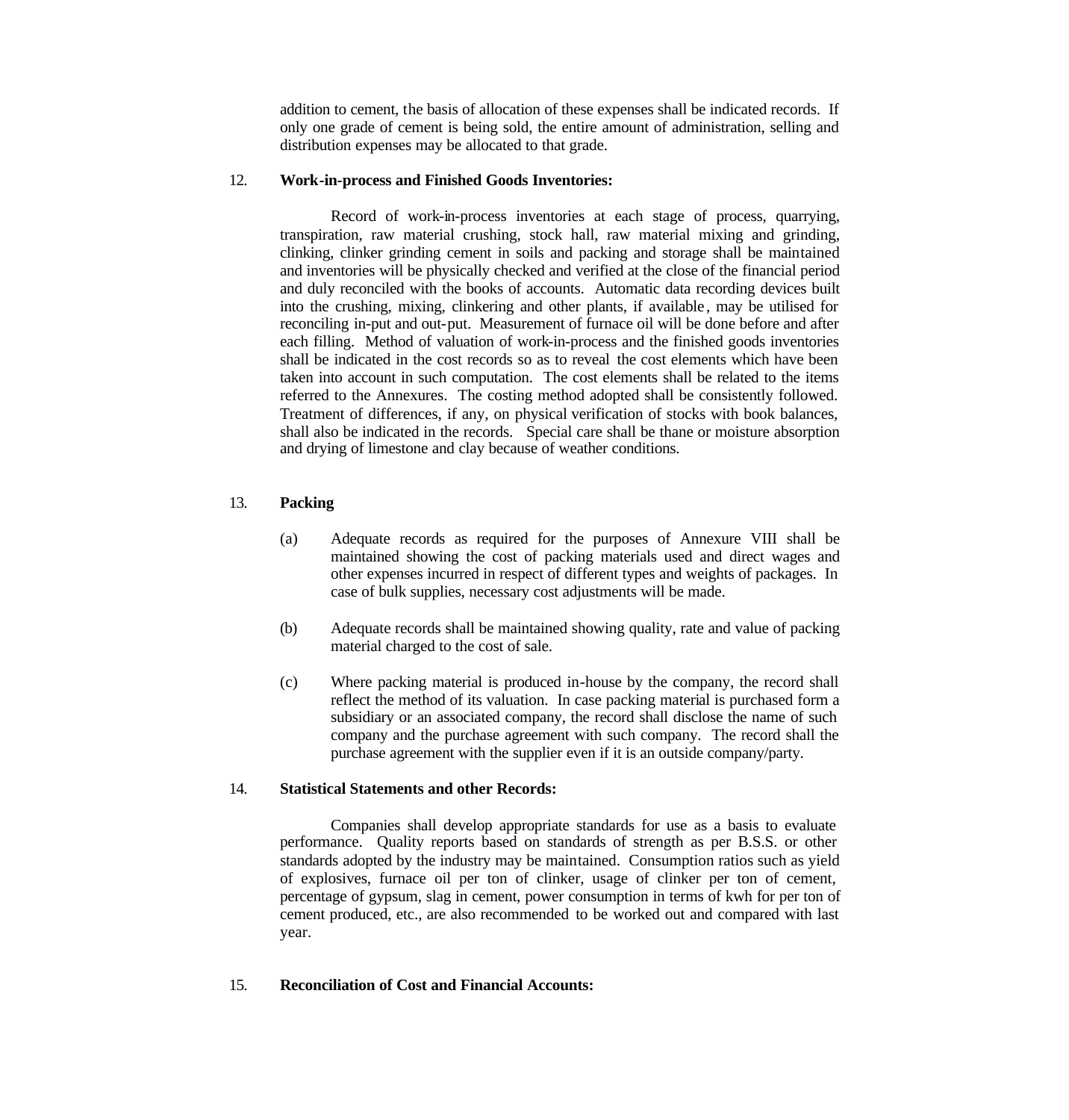- (a) If integrated accounts are not maintained, the cost records shall be periodically reconciled with the financial accounts to ensure accuracy. Variations, if any, shall be clearly indicated and explained.
- (b) The reconciliation shall be done in such a manner that the profitability of each product produced and sold is correctly judged and reconciled with the overall profits of the company from all of its activities.
- (c) Adequate cost records shall be maintained in a manner so that the cost statements may be compiled.

### **Annexure - I**

#### **DEPARTMENTAL COST STATEMENT** *(One sheet for each quarry item)*

Name of Department: **LIMESTONE, CLAY GYPSUM, QUARRY FOR THE YEAR ENDED:\_\_\_\_**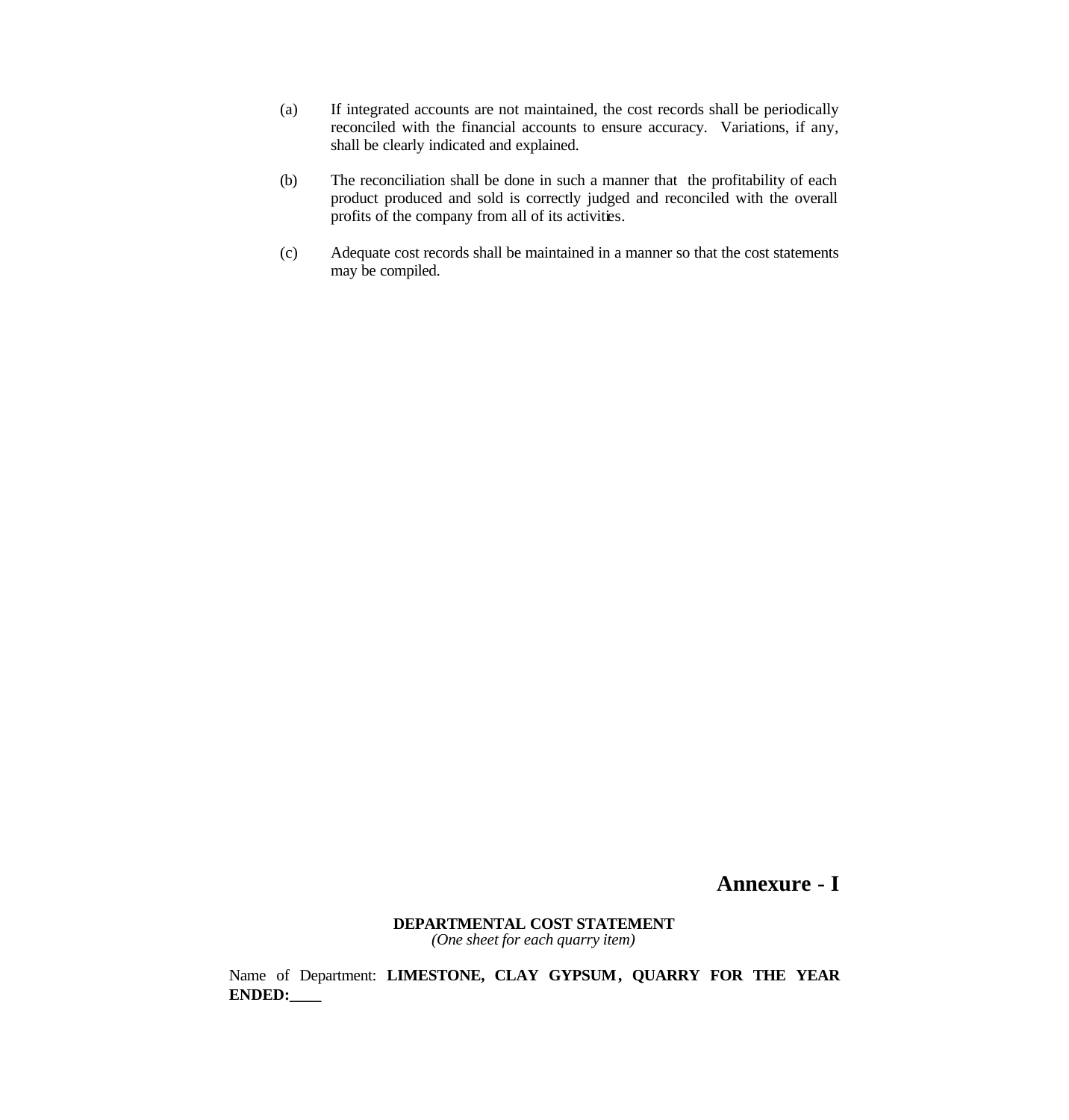# **A. Quantitative data**

| Opening stock at quarry, Quantity quarried<br>Total:<br>Quantity transported to crusher<br>Stock adjustment (if any)<br>Closing stock at quarry<br>Reason for adjustment                                                                                                                                                   | Year: | For the<br>tonnes | Last year<br>tones | Increase/decrease<br>Over last year tonnes |                  |
|----------------------------------------------------------------------------------------------------------------------------------------------------------------------------------------------------------------------------------------------------------------------------------------------------------------------------|-------|-------------------|--------------------|--------------------------------------------|------------------|
| <b>B.</b> Cost Statement                                                                                                                                                                                                                                                                                                   |       | For the year      |                    | Last year                                  |                  |
| Cost                                                                                                                                                                                                                                                                                                                       |       |                   |                    |                                            |                  |
|                                                                                                                                                                                                                                                                                                                            |       | Rs.<br>in 000     | Rs. Per<br>tonne   | Rs. In 000                                 | Rs. Per<br>tonne |
| <b>Direct Departmental Cost:</b><br>Explosives (if any)<br>Royalty and duties<br>Labour cost.<br><b>Salaries</b><br>Employee's other benefits<br>Indirect materials<br>Insurance<br>Repair & maintenance<br>Fuel oil<br>Gas<br>Depreciation (Annex)<br>Other overheads<br>Sub-total:<br><b>Indirect Departmental Cost:</b> |       |                   |                    |                                            |                  |
| Compressed Air (Annexure IX)<br>Power (Annexure X).<br>Other factory expenses (Annexure XI).                                                                                                                                                                                                                               |       |                   |                    |                                            |                  |
| Sub-total:<br>Total cost of the period                                                                                                                                                                                                                                                                                     |       |                   |                    |                                            |                  |
| Add: cost of opening stock                                                                                                                                                                                                                                                                                                 |       |                   |                    |                                            |                  |
| Total cost of available stock:                                                                                                                                                                                                                                                                                             |       |                   |                    |                                            |                  |
| <b>C.</b> Cost Distribution<br>Cost transferred to crusher                                                                                                                                                                                                                                                                 |       |                   |                    |                                            |                  |
| Cost of closing stock                                                                                                                                                                                                                                                                                                      |       |                   |                    |                                            |                  |
| Total cost accounted for                                                                                                                                                                                                                                                                                                   |       |                   |                    |                                            |                  |

**Annexure - II** 

**DEPARTMENTAL COST STATEMENT**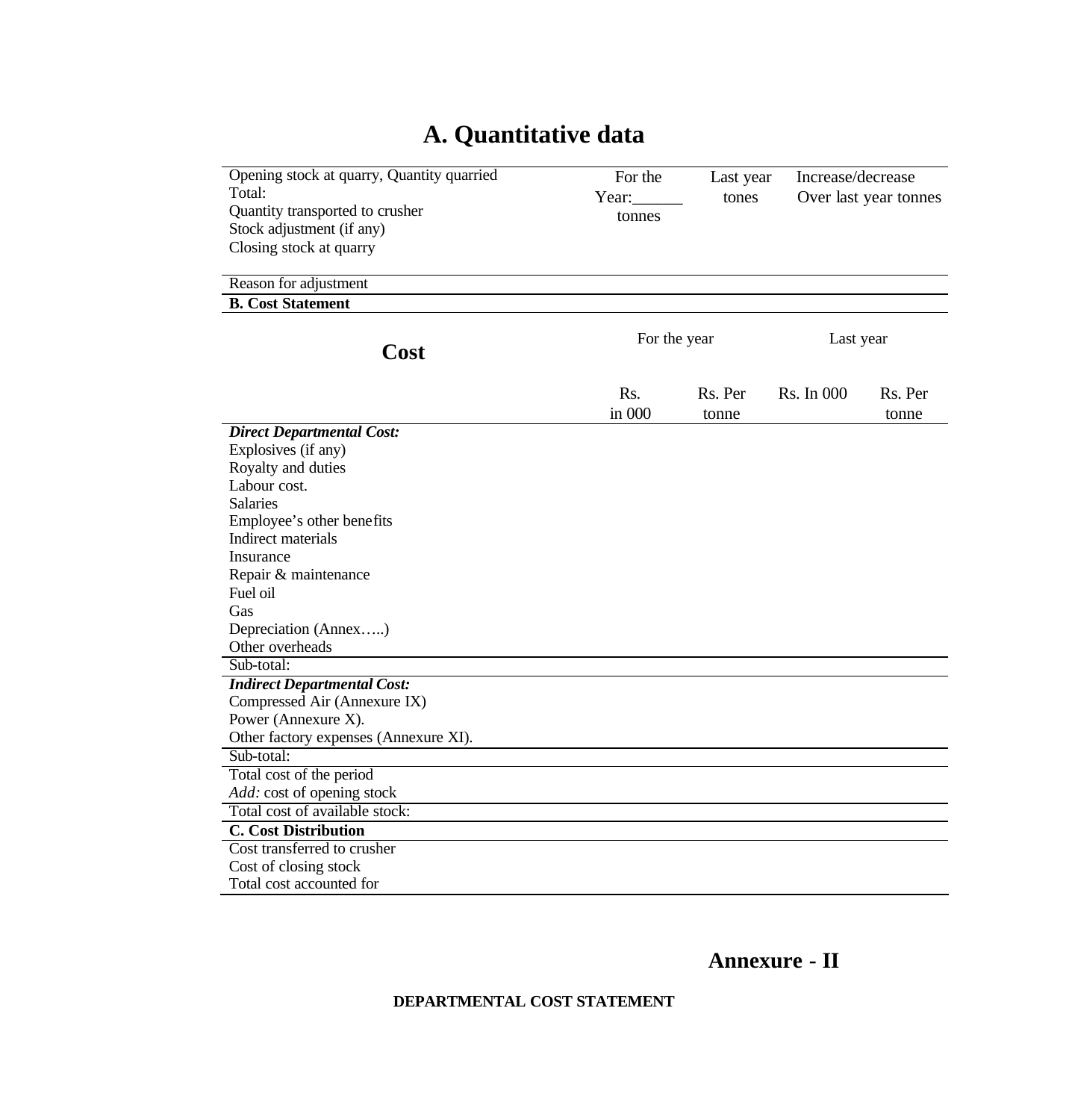Name of Department: **TRANSPORTATION FOR THE YEAR ENDED:** 

# **A. Quantitative data**

| Quantity transported from quarry<br>Clay/shale<br>$i-$<br>$ii-$<br>Lime Stone<br>iii-<br>Gypsum.                                                                                                                                        | For the<br>Year: $\qquad \qquad$<br>tonnes |                     | Last year<br>tonnes |                     | Increase/decrease<br>tonnes |                     |
|-----------------------------------------------------------------------------------------------------------------------------------------------------------------------------------------------------------------------------------------|--------------------------------------------|---------------------|---------------------|---------------------|-----------------------------|---------------------|
| <b>B.</b> Cost Statement                                                                                                                                                                                                                |                                            |                     |                     |                     |                             |                     |
| Cost                                                                                                                                                                                                                                    |                                            | For the year        |                     | Last year           | Increase/<br>decrease       |                     |
|                                                                                                                                                                                                                                         | Rs.<br>$\operatorname{in}$<br>000          | Rs.<br>Per<br>tonne | Rs.<br>In<br>000    | Rs.<br>Per<br>tonne | Rs. In<br>000               | Rs.<br>Per<br>tonne |
| <b>Direct Departmental Cost:</b>                                                                                                                                                                                                        |                                            |                     |                     |                     |                             |                     |
| (a) Outside contract cost of transpiration:                                                                                                                                                                                             |                                            |                     |                     |                     |                             |                     |
| Clay/Shale<br>$\mathbf{i}$<br>$ii-$<br>Lime Stone<br>iii-<br>Gypsum                                                                                                                                                                     |                                            |                     |                     |                     |                             |                     |
| Sub-total:                                                                                                                                                                                                                              |                                            |                     |                     |                     |                             |                     |
| (b) Own Transportation Cost:                                                                                                                                                                                                            |                                            |                     |                     |                     |                             |                     |
| Duties (if any)<br>Labour costs<br><b>Salaries</b><br>Employee's other benefits<br>Indirect material<br>Insurance<br>Repair and maintenance<br>Fuel oil<br>Greases<br>Gas<br>Tyres and tubes<br>Depreciation (Annex)<br>Other Overheads |                                            |                     |                     |                     |                             |                     |
| Sub-total:                                                                                                                                                                                                                              |                                            |                     |                     |                     |                             |                     |
| <b>Indirect Departmental Cost:</b><br>Compressed Air (Annexure IX)<br>Power (Annexure IX)<br><b>Other Factory Expenses</b>                                                                                                              |                                            |                     |                     |                     |                             |                     |

Sub-Total: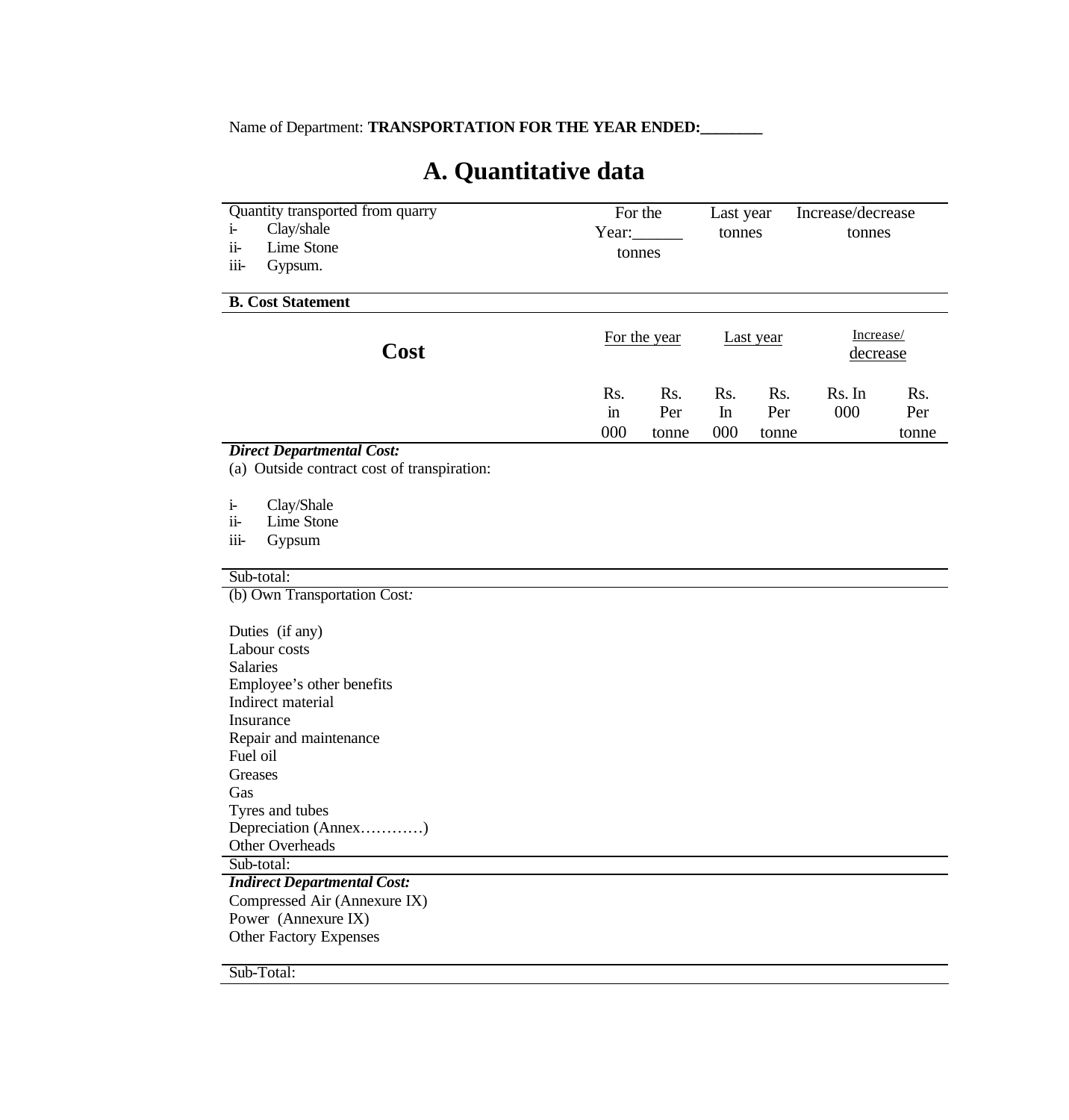| Total own transportation cost.<br>(c) Total transportation cost. |
|------------------------------------------------------------------|
| C. Cost Distribution                                             |
| Appointed to:                                                    |
| Clay/Shale<br>$i-$                                               |
| Lime Stone<br>$ii-$                                              |
| iii-<br>Gypsum                                                   |
| Total:                                                           |

**Annexure - III** 

**DEPARTMENTAL COST STATEMENT**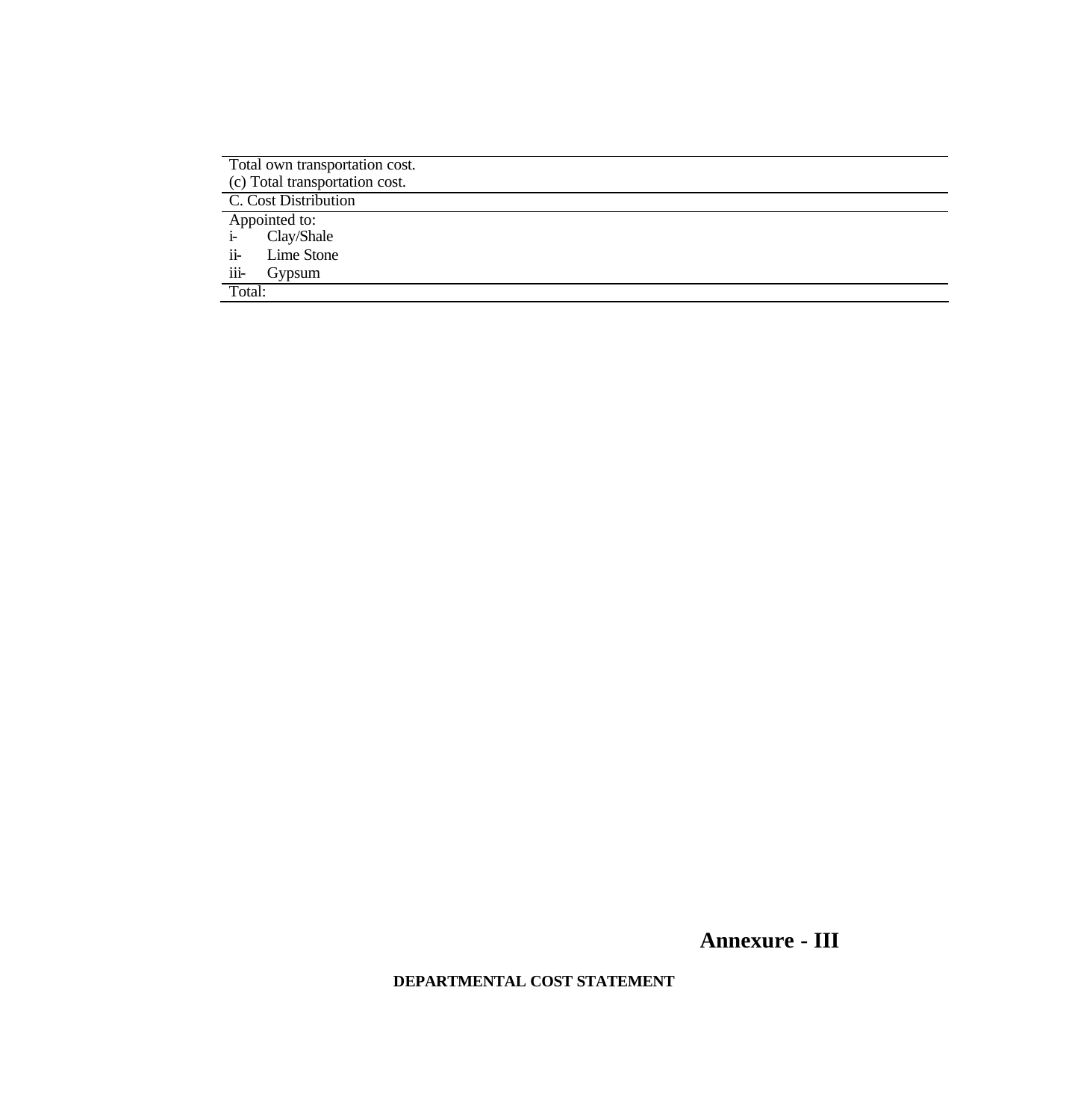# **A. Quantitative data**

|                                                   | Clay/Shale |              | Lime Stone |                  | Gypsum tonnes |      |
|---------------------------------------------------|------------|--------------|------------|------------------|---------------|------|
|                                                   | tonnes     |              |            | tones            |               |      |
| Opening Stock (uncrushed material).               | For        | Last         | For        | Last             | For the       | Last |
| Add: Received from quarry/purchase.               | the        | year         | the        | year             | year          | year |
|                                                   | year       |              | year       |                  |               |      |
| Total available for crushing:                     |            |              |            |                  |               |      |
| Less: closing stock (uncrushed material). Crushed |            |              |            |                  |               |      |
| during the period.                                |            |              |            |                  |               |      |
| Add: Opening stock (Crushed material)             |            |              |            |                  |               |      |
| Total crushed material:                           |            |              |            |                  |               |      |
| Less: Closing stock (crushed material)            |            |              |            |                  |               |      |
| Stock reconciliation:                             |            |              |            |                  |               |      |
| Transferred to raw mill                           |            |              |            |                  |               |      |
| Stock adjustment                                  |            |              |            |                  |               |      |
| <b>Total:</b>                                     |            |              |            |                  |               |      |
|                                                   |            |              |            |                  |               |      |
|                                                   |            | For the year |            | <b>Last</b> year |               |      |
|                                                   |            |              |            |                  |               |      |
|                                                   |            |              |            |                  |               |      |
|                                                   | Rs.        | Rs. Per      |            | Rs. In           | Rs. Per       |      |
|                                                   | in 000     | tonne        |            | 000              | tonne         |      |
| <b>Direct Departmental Cost:</b>                  |            |              |            |                  |               |      |
| Direct material (if any)                          |            |              |            |                  |               |      |
| Labour Cost                                       |            |              |            |                  |               |      |
| <b>Salaries</b>                                   |            |              |            |                  |               |      |
| Employee's other benefits                         |            |              |            |                  |               |      |
| Indirect material                                 |            |              |            |                  |               |      |
| Repair and maintenance                            |            |              |            |                  |               |      |
| Insurance                                         |            |              |            |                  |               |      |
| Fuel oil                                          |            |              |            |                  |               |      |
| Greases                                           |            |              |            |                  |               |      |
| Gas                                               |            |              |            |                  |               |      |
| Depreciation (Annex)                              |            |              |            |                  |               |      |
| <b>Other Overheads</b>                            |            |              |            |                  |               |      |
|                                                   |            |              |            |                  |               |      |
| Sub-total $(a)$ :                                 |            |              |            |                  |               |      |
| <b>Indirect Departmental Cost:</b>                |            |              |            |                  |               |      |
| Compressed Air (Annexure IX)                      |            |              |            |                  |               |      |
| Power (Annexure IX)                               |            |              |            |                  |               |      |
| <b>Other Factory Expenses</b>                     |            |              |            |                  |               |      |
| Sub-total (b):                                    |            |              |            |                  |               |      |
| Total Cost $(a+b)$ :                              |            |              |            |                  |               |      |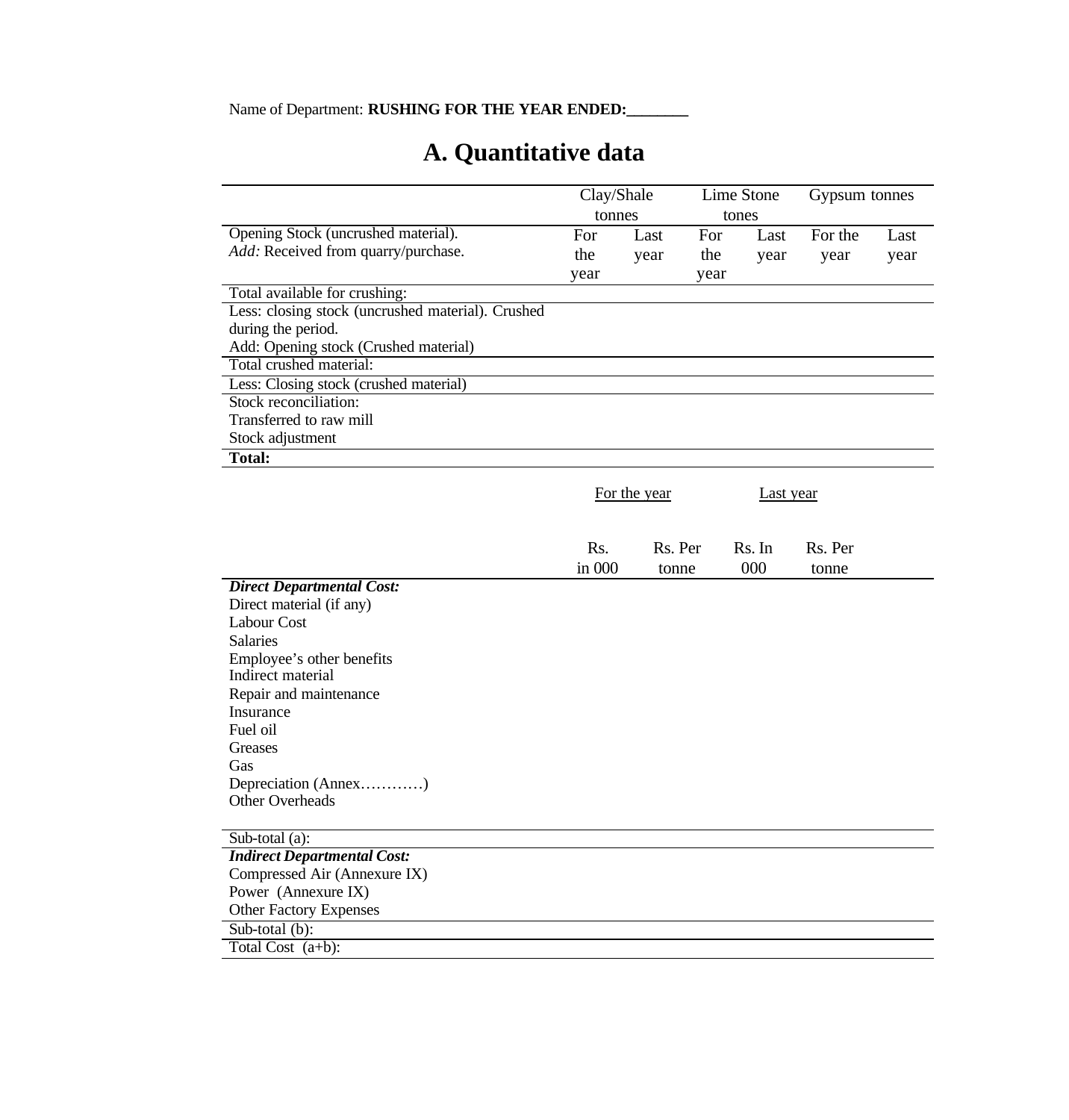# **C- Cost Distribution**

(On time or other appropriate basis)

|                                                                                                                                                                                                                                                                                                                                                                                                                                                                                                                     | For the year |                              |        | Last year |
|---------------------------------------------------------------------------------------------------------------------------------------------------------------------------------------------------------------------------------------------------------------------------------------------------------------------------------------------------------------------------------------------------------------------------------------------------------------------------------------------------------------------|--------------|------------------------------|--------|-----------|
|                                                                                                                                                                                                                                                                                                                                                                                                                                                                                                                     | Rs.          | Rs. Per                      | Rs. In | Rs. Per   |
|                                                                                                                                                                                                                                                                                                                                                                                                                                                                                                                     | in $000$     | tonne                        | 000    | tonne     |
| Clay/Shale                                                                                                                                                                                                                                                                                                                                                                                                                                                                                                          |              |                              |        |           |
| Lime Stone                                                                                                                                                                                                                                                                                                                                                                                                                                                                                                          |              |                              |        |           |
| Gypsum.                                                                                                                                                                                                                                                                                                                                                                                                                                                                                                             |              |                              |        |           |
| <b>D-</b> Cost Transferred and Cost of Closing                                                                                                                                                                                                                                                                                                                                                                                                                                                                      |              |                              |        |           |
| Stock cost summary                                                                                                                                                                                                                                                                                                                                                                                                                                                                                                  |              |                              |        |           |
|                                                                                                                                                                                                                                                                                                                                                                                                                                                                                                                     |              | Clay/Shale Lime Stone Gypsum |        |           |
| Opening Stock (Uncrushed).<br>a-<br>Cost received (during the year)<br>b-<br>Total cost for uncrushed material $(a+b)$<br>$C-$<br>Cost applicable to closing stock (uncrushed)<br>d-<br>Cost applicable to crushed material (c-d).<br>$e-$<br>Cost of crushing process (from above).<br>f-<br>Opening stock (crushed material).<br>$g-$<br>Total cost applicable to crushed material $(e+f+g)$<br>h-<br>Closing stock (crushed material)<br>1-<br>Cost transferred to stock hall (Raw material storage) (h-I)<br>ŀ. |              |                              |        |           |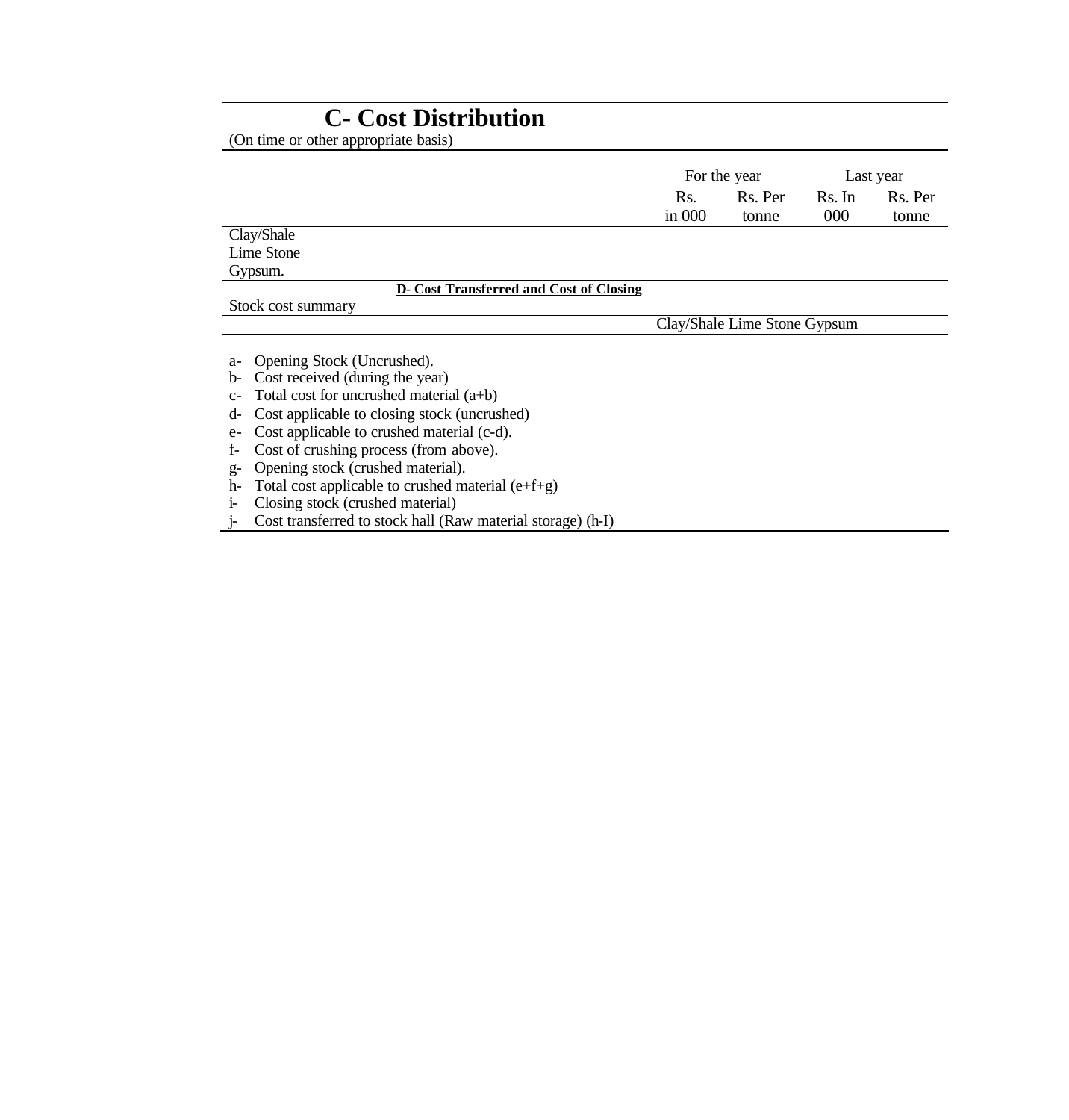## **Annexure - IV**

### **DEPARTMENTAL COST STATEMENT**

### Name of Department: **STOCK HALL STORAGE/ISSUAGE OF RAW MATERIAL FOR THE YEAR ENDED:\_\_\_\_\_\_\_\_**

# **A. Quantitative data**

|                                    | Clay/Shale     |                                    | Lime Stone          |                      | Gypsum tonnes                   |                  |  |
|------------------------------------|----------------|------------------------------------|---------------------|----------------------|---------------------------------|------------------|--|
|                                    | tonnes         |                                    |                     | tones                |                                 |                  |  |
| <b>Opening Stock</b>               | For            | Last                               | For                 | Last                 | For the                         | Last             |  |
| Received from crusher              | the            | year                               | the                 | year                 | year                            | year             |  |
| Purchased.                         | year           |                                    | year                |                      |                                 |                  |  |
| Total                              |                |                                    |                     |                      |                                 |                  |  |
| Issued to mix/slurry               |                |                                    |                     |                      |                                 |                  |  |
| Stock adjustment                   |                |                                    |                     |                      |                                 |                  |  |
| Closing stock.                     |                |                                    |                     |                      |                                 |                  |  |
|                                    |                |                                    |                     |                      |                                 |                  |  |
| <b>B-Cost Statement:</b>           |                |                                    |                     |                      |                                 |                  |  |
|                                    |                | For the year<br>Rs. 000 per tonnes |                     |                      | Last year<br>Rs. 000 per tonnes |                  |  |
| Labour cost:                       |                |                                    |                     |                      |                                 |                  |  |
| <b>Salaries</b>                    |                |                                    |                     |                      |                                 |                  |  |
| Employee's other benefits          |                |                                    |                     |                      |                                 |                  |  |
| Indirect material                  |                |                                    |                     |                      |                                 |                  |  |
| Repair and maintenance             |                |                                    |                     |                      |                                 |                  |  |
| Insurance                          |                |                                    |                     |                      |                                 |                  |  |
| Fueloil                            |                |                                    |                     |                      |                                 |                  |  |
| Gas                                |                |                                    |                     |                      |                                 |                  |  |
| Depreciation (Annex)               |                |                                    |                     |                      |                                 |                  |  |
| Other Overheads (Annex)            |                |                                    |                     |                      |                                 |                  |  |
|                                    |                |                                    |                     |                      |                                 |                  |  |
| Sub-Total (a):                     |                |                                    |                     |                      |                                 |                  |  |
| <b>Indirect Departmental Cost:</b> |                |                                    |                     |                      |                                 |                  |  |
| Compressed Air (Annexure IX)       |                |                                    |                     |                      |                                 |                  |  |
| Power (Annexure IX)                |                |                                    |                     |                      |                                 |                  |  |
| <b>Other Factory Expenses</b>      |                |                                    |                     |                      |                                 |                  |  |
| $Sub-total(b)$ :                   |                |                                    |                     |                      |                                 |                  |  |
| Total Cost $(a+b)$ :               |                |                                    |                     |                      |                                 |                  |  |
| C- Cost Distribution               |                |                                    |                     |                      |                                 |                  |  |
|                                    | Quality issued |                                    |                     | <b>Cost of Stock</b> |                                 | Cost Applicable  |  |
|                                    | to Raw Mill    |                                    |                     | Hall Applicable      |                                 | to closing stock |  |
|                                    | (Tonnes)       |                                    |                     | to issues            |                                 |                  |  |
|                                    |                |                                    |                     |                      |                                 |                  |  |
|                                    |                |                                    | Rs.                 | Rs.                  | Rs. In                          | Rs. Per          |  |
|                                    |                |                                    | $\operatorname{in}$ | Per                  | 000                             | tonne            |  |
|                                    |                |                                    | 000                 | tonne                |                                 |                  |  |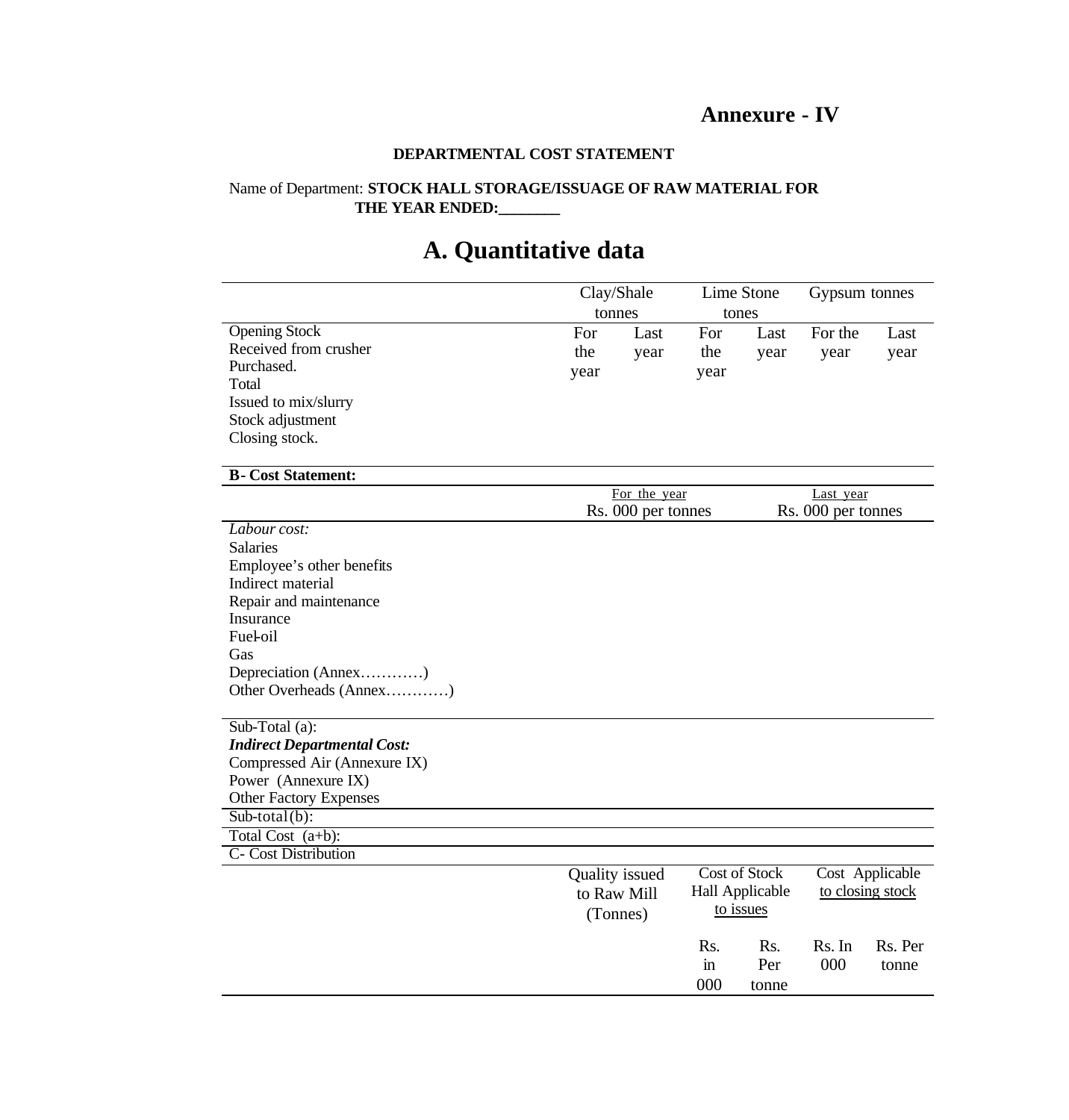| Clay/Shale.                                 |     |                   |     |            |     |                     |
|---------------------------------------------|-----|-------------------|-----|------------|-----|---------------------|
| Lime Stone                                  |     |                   |     |            |     |                     |
| Gypsum                                      |     |                   |     |            |     |                     |
| Total                                       |     |                   |     |            |     |                     |
| D- Cost Summary (Upto Stock Hall Stage)     |     |                   |     |            |     |                     |
| Cost transferred and cost of closing stock: |     |                   |     |            |     |                     |
|                                             |     |                   |     |            |     |                     |
| <b>Quantity Received (Tonnes)</b>           |     | <b>Clay Shale</b> |     | Lime Stone |     | <b>Gypsum Total</b> |
|                                             | Rs. | Per               | Rs. | Per        | Rs. | Per                 |
| Quantity Issued (Tonnes)                    | 000 | tonne             | 000 | tonne      | 000 | tonne               |
| <b>Opening Stock</b>                        |     |                   |     |            |     |                     |
| Add: Received from Crusher/purchases.       |     |                   |     |            |     |                     |
| <b>Stock Hall</b>                           |     |                   |     |            |     |                     |
| Cost                                        |     |                   |     |            |     |                     |
| Total:                                      |     |                   |     |            |     |                     |
| Less:                                       |     |                   |     |            |     |                     |
| Cost of                                     |     |                   |     |            |     |                     |
| Closing stock                               |     |                   |     |            |     |                     |
| Cost                                        |     |                   |     |            |     |                     |
| Applicable to                               |     |                   |     |            |     |                     |
| Quantities                                  |     |                   |     |            |     |                     |
| Issued to                                   |     |                   |     |            |     |                     |
| Raw Mill.                                   |     |                   |     |            |     |                     |
|                                             |     |                   |     |            |     |                     |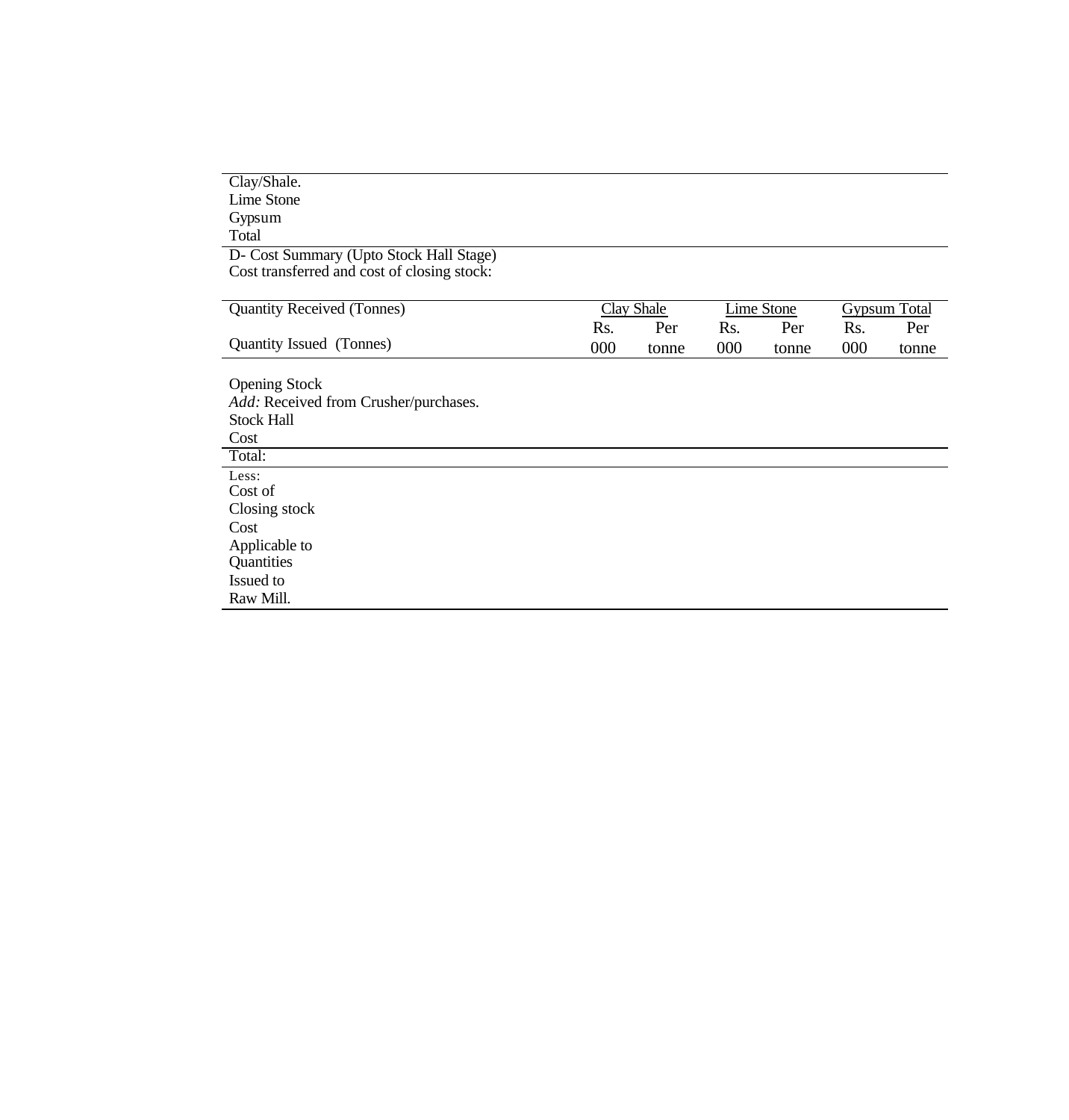## **Annexure - V**

### **DEPARTMENTAL COST STATEMENT** (Separate sheet for wet/dry process)

Name of Department: **RAW MILL (FOR MIX/SLURRY) FOR THE YEAR ENDED:\_\_\_\_\_\_\_\_**

# **A. Quantitative data**

|                                           | Clay/Shale |                    | Lime Stone |                 | Mix/Slurry         |      |
|-------------------------------------------|------------|--------------------|------------|-----------------|--------------------|------|
|                                           | tonnes     |                    |            | tones<br>tonnes |                    |      |
| Opening Stock                             | For        | Last               | For        | Last            | For the            | Last |
| Received from stock.                      | the        | year               | the        | year            | year               | year |
|                                           | year       |                    | year       |                 |                    |      |
| Total:                                    |            |                    |            |                 |                    |      |
| <b>Issued for Mix/Slurry</b>              |            |                    |            |                 |                    |      |
| Total Mix/Slurry made                     |            |                    |            |                 |                    |      |
| Mix/Slurry transferred to clinkering      |            |                    |            |                 |                    |      |
| Stock adjustment                          |            |                    |            |                 |                    |      |
| Closing stock                             |            |                    |            |                 |                    |      |
| <b>B-Cost Statement:</b>                  |            |                    |            |                 |                    |      |
|                                           |            | For the year       |            |                 | Last year          |      |
|                                           |            | Rs. 000 per tonnes |            |                 | Rs. 000 per tonnes |      |
| Direct Material:                          |            |                    |            |                 |                    |      |
| Opening stock                             |            |                    |            |                 |                    |      |
| Received from stock hall<br>$2 -$         |            |                    |            |                 |                    |      |
| Total<br>3-                               |            |                    |            |                 |                    |      |
| Closing stock<br>4-                       |            |                    |            |                 |                    |      |
|                                           |            |                    |            |                 |                    |      |
| Cost of raw materials processed $(3)-(4)$ |            |                    |            |                 |                    |      |
| Cost of opening stock                     |            |                    |            |                 |                    |      |
| <b>Direct Departmental Costs</b>          |            |                    |            |                 |                    |      |
| Materials added eg. Laterite              |            |                    |            |                 |                    |      |
| Labour                                    |            |                    |            |                 |                    |      |
| <b>Salaries</b>                           |            |                    |            |                 |                    |      |
| Employee's other benefits                 |            |                    |            |                 |                    |      |

Grinding material Lining plates Indirect material Repair and maintenance Water Fuel-oil Gas Depreciation (Annex…………) Other Overheads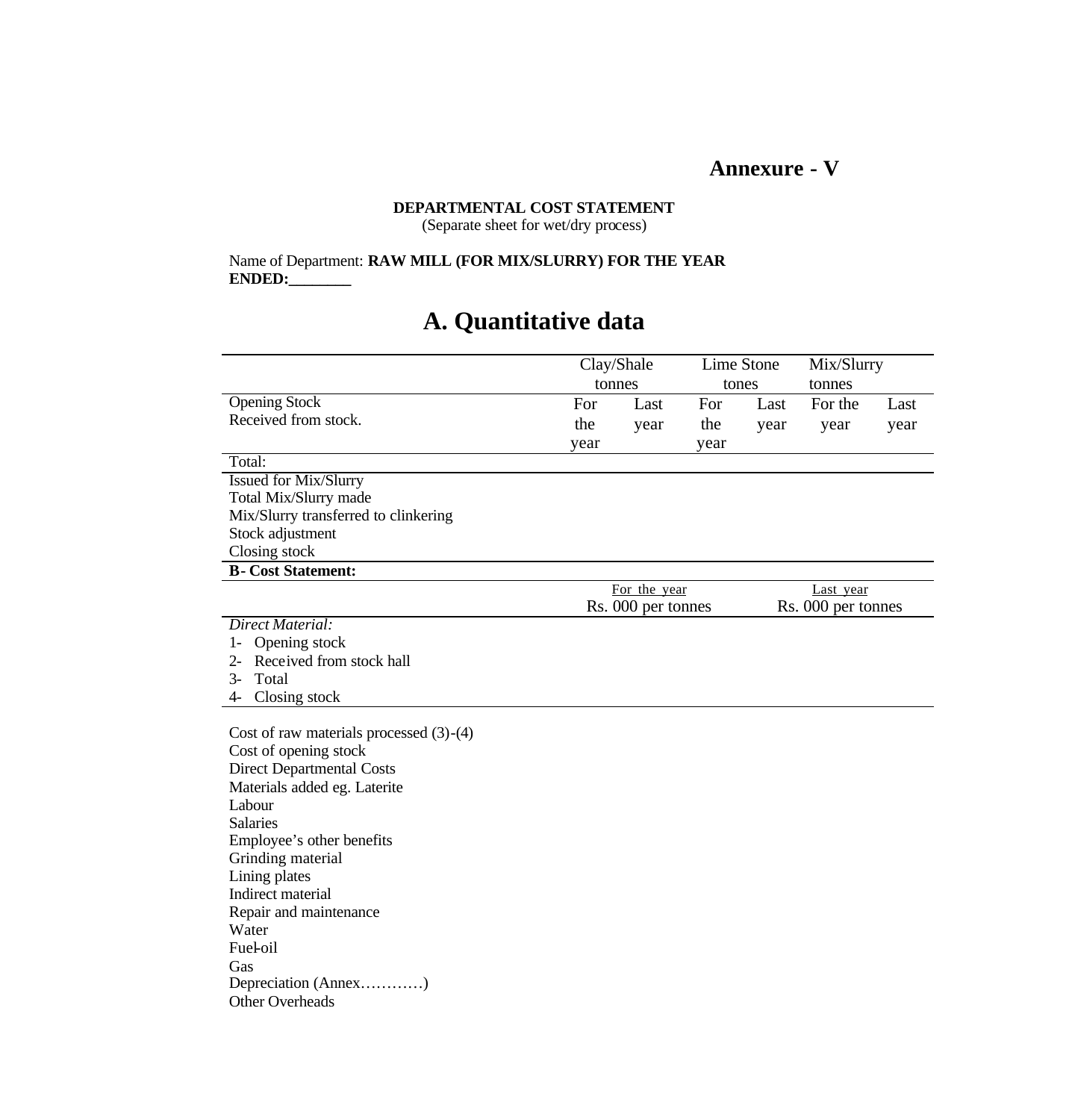Sub-Total (a): *Indirect Departmental Cost:* Compressed Air (Annexure IX) Power (Annexure IX) Other Factory Expenses (Annexure IX) Sub-total (b): Total Cost (a+b):

C- Cost Distribution

|                     |                 | For the year     |               | Last year        |
|---------------------|-----------------|------------------|---------------|------------------|
|                     | Rs.<br>in $000$ | Rs. Per<br>tonne | Rs. In<br>000 | Rs. Per<br>tonne |
| Transferred to Kiln |                 |                  |               |                  |

Closing stock of mix/slurry Total: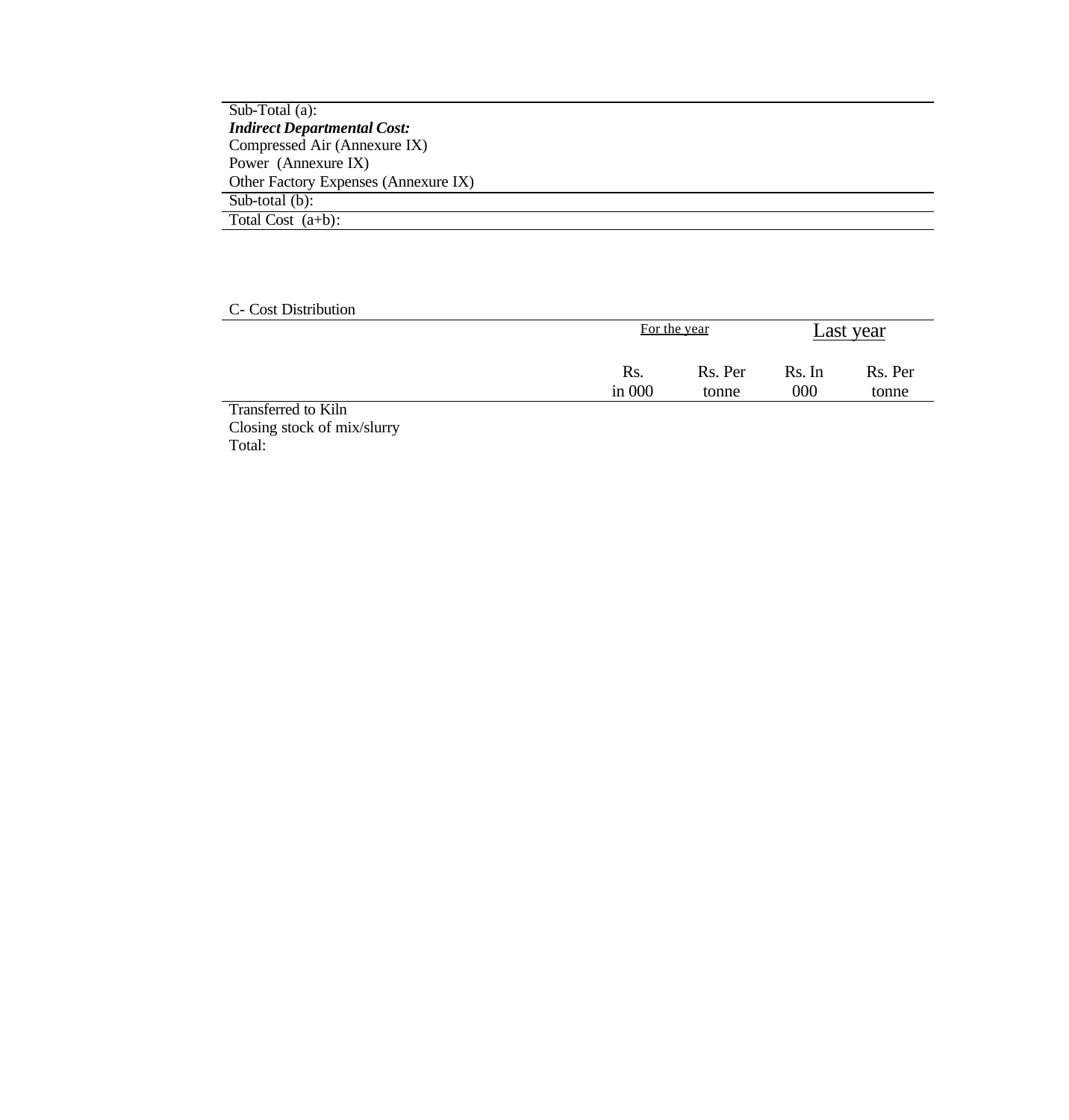## **Annexure - VI**

## **DEPARTMENTAL COST STATEMENT**

(Separate sheet for wet/dry process Clinker)

Name of Department: KILN FOR THE YEAR ENDED:

## **A. Quantitative data**

|                                                                                            | For the year |              |            | Last year |
|--------------------------------------------------------------------------------------------|--------------|--------------|------------|-----------|
|                                                                                            | tonnes       |              |            | tonnes    |
| <b>Opening Stock</b>                                                                       |              |              |            |           |
| Quantity received from Raw Mill.                                                           |              |              |            |           |
|                                                                                            |              |              |            |           |
| Total:                                                                                     |              |              |            |           |
| Quantity fed into (the) Kiln.                                                              |              |              |            |           |
| Stock adjustment                                                                           |              |              |            |           |
| Closing stock                                                                              |              |              |            |           |
| Clinker produced                                                                           |              |              |            |           |
| Opening stock clinker                                                                      |              |              |            |           |
| Total:                                                                                     |              |              |            |           |
| Clinker transferred to Grinding                                                            |              |              |            |           |
| Clinker sold                                                                               |              |              |            |           |
| Stock adjustment                                                                           |              |              |            |           |
| Closing stock of clinker.                                                                  |              |              |            |           |
| Total:                                                                                     |              |              |            |           |
| <b>B</b> -Cost Statement:                                                                  |              |              |            |           |
|                                                                                            |              | For the year |            | Last year |
|                                                                                            | Rs.          | Rs. Per      | Rs. In 000 | Rs. Per   |
|                                                                                            | in $000$     | tonne        |            | tonne     |
| $C_{n+1}$ and $C_{n+1}$ is $I \rightarrow I$ and $I \rightarrow I$ and $I \rightarrow I$ . |              |              |            |           |

*Cost received from Raw Mill:*

1- Opening stock

2- Received during the year

3- Total

4- Closing stock

Cost to be charged to the process (3)-(4).

Direct Departmental cost: Material added (if any). Labour Salaries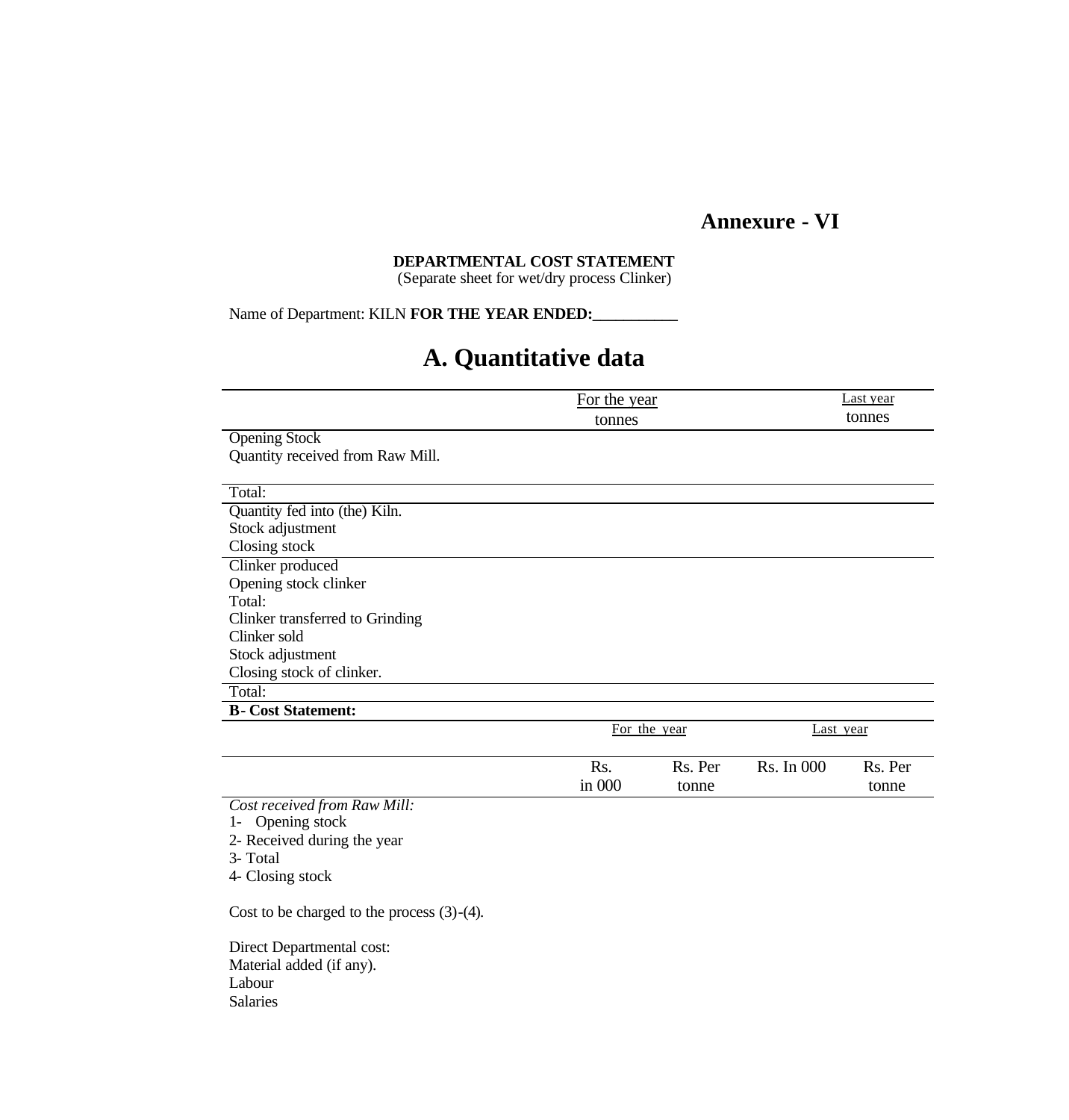Employee's other benefits Indirect materials. Fuel-oil Gas Repair and maintenance Depreciation (Annex…………X) Other Overheads

Sub-Total (a):

### *Indirect Departmental Cost:* Compressed Air (Annexure IX) Power (Annexure IX) Other Factory Expenses (Annexure IX) Sub-total  $(b)$ : Total Cost (a+b):

Less: value of clinker sold (if any)

# **C- Cost Distribution**

|                                  | For the year    | Last year        |               |                  |
|----------------------------------|-----------------|------------------|---------------|------------------|
|                                  | Rs.<br>in $000$ | Rs. Per<br>tonne | Rs. In<br>000 | Rs. Per<br>tonne |
| Cost transferred to Grinding     |                 |                  |               |                  |
| Cost of Closing stock of Clinker |                 |                  |               |                  |
| Total:                           |                 |                  |               |                  |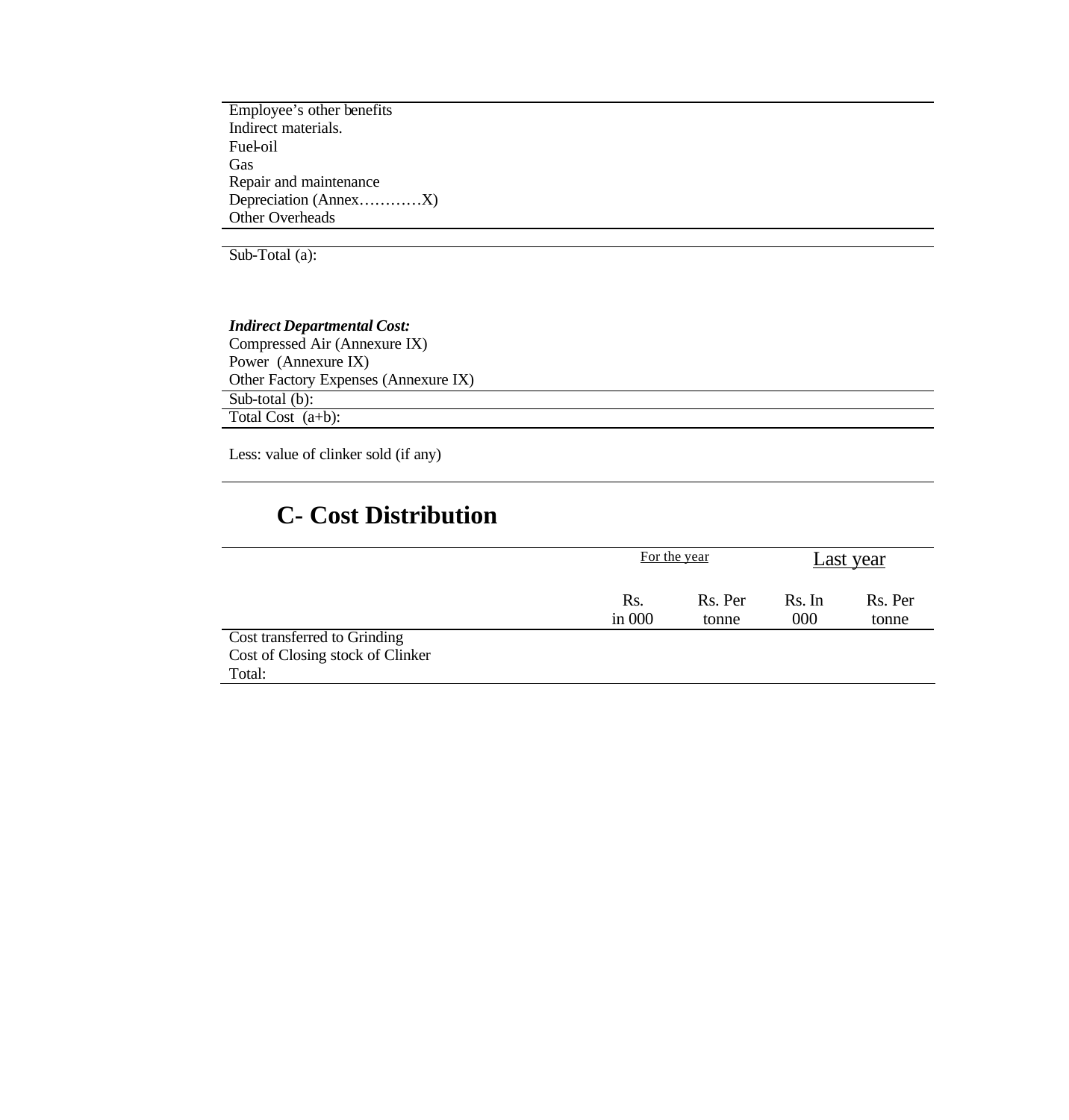## **Annexure - VII**

### **DEPARTMENTAL COST STATEMENT**

Name of Department: GRINDING (CEMENT) FOR THE YEAR ENDED:

# **A. Quantitative data**

|                                         | For the year |         | Last year<br>tonnes |         |  |
|-----------------------------------------|--------------|---------|---------------------|---------|--|
|                                         | tonnes       |         |                     |         |  |
| <b>Opening Stock (Clinker)</b>          |              |         |                     |         |  |
| Clinker received from kiln.             |              |         |                     |         |  |
| Total:                                  |              |         |                     |         |  |
| Clinker fed into grinding               |              |         |                     |         |  |
| Stock adjustment.                       |              |         |                     |         |  |
| Closing stock of clinker.               |              |         |                     |         |  |
|                                         | Tonnes       |         | Tonnes              |         |  |
| Opening stock of cement                 |              |         |                     |         |  |
| Cement produced.                        |              |         |                     |         |  |
| Cement produced as % of input           |              |         |                     |         |  |
| Cement transferred to silos.            |              |         |                     |         |  |
| Stock adjustment                        |              |         |                     |         |  |
| Closing stock of cement.                |              |         |                     |         |  |
| <b>B-Cost Statement:</b>                |              |         |                     |         |  |
|                                         | For the year |         | <u>Last year</u>    |         |  |
|                                         | Rs.          | Rs. Per | Rs. In 000          | Rs. Per |  |
|                                         | in 000       | tonne   |                     | tonne   |  |
| Cost received from Kiln:                |              |         |                     |         |  |
| Opening stock<br>$1-$                   |              |         |                     |         |  |
| 2- Received during the year for clinker |              |         |                     |         |  |
| 3- Total cost of clinker.               |              |         |                     |         |  |
| 4- Cost of Closing stock of (Clinker)   |              |         |                     |         |  |
|                                         |              |         |                     |         |  |
| Cost of clinker fed to Grinding         |              |         |                     |         |  |
| process $(3)-(4)$ .                     |              |         |                     |         |  |
| Direct Departmental cost:               |              |         |                     |         |  |

Material added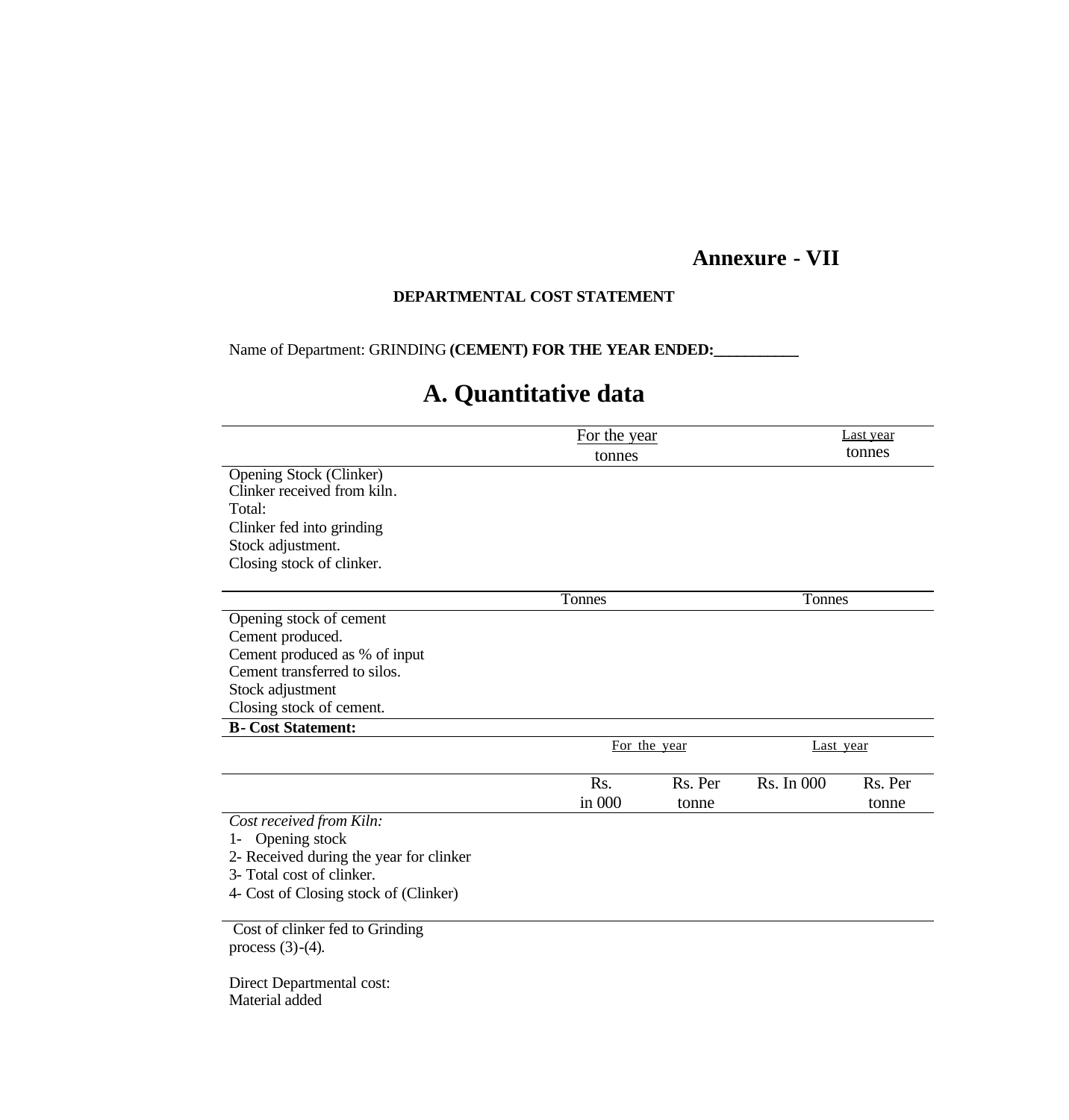| Gypsum             |                                     |
|--------------------|-------------------------------------|
| Slag               |                                     |
| Others             |                                     |
| Royalty/duties     |                                     |
| Labour             |                                     |
| <b>Salaries</b>    |                                     |
|                    | Employee's other benefits           |
|                    | Indirect materials.                 |
|                    | Repair and maintenance              |
|                    | Grinding materials                  |
| Lining plates      |                                     |
| Fueloil            |                                     |
| Gas                |                                     |
|                    |                                     |
| Other Overheads    |                                     |
| $Sub-Total(a):$    |                                     |
|                    | <b>Indirect Departmental costs:</b> |
|                    | Compressed air (Annex IX)           |
|                    | Power (Annex X)                     |
|                    | Other factory expenses (Annex XI)   |
| Sub-Total (b)      |                                     |
| Total cost $(a+b)$ |                                     |
|                    | <b>C- Cost Distribution</b>         |
|                    | Cost transferred to silos           |
|                    | Cost of closing stock of cement.    |
| Total              |                                     |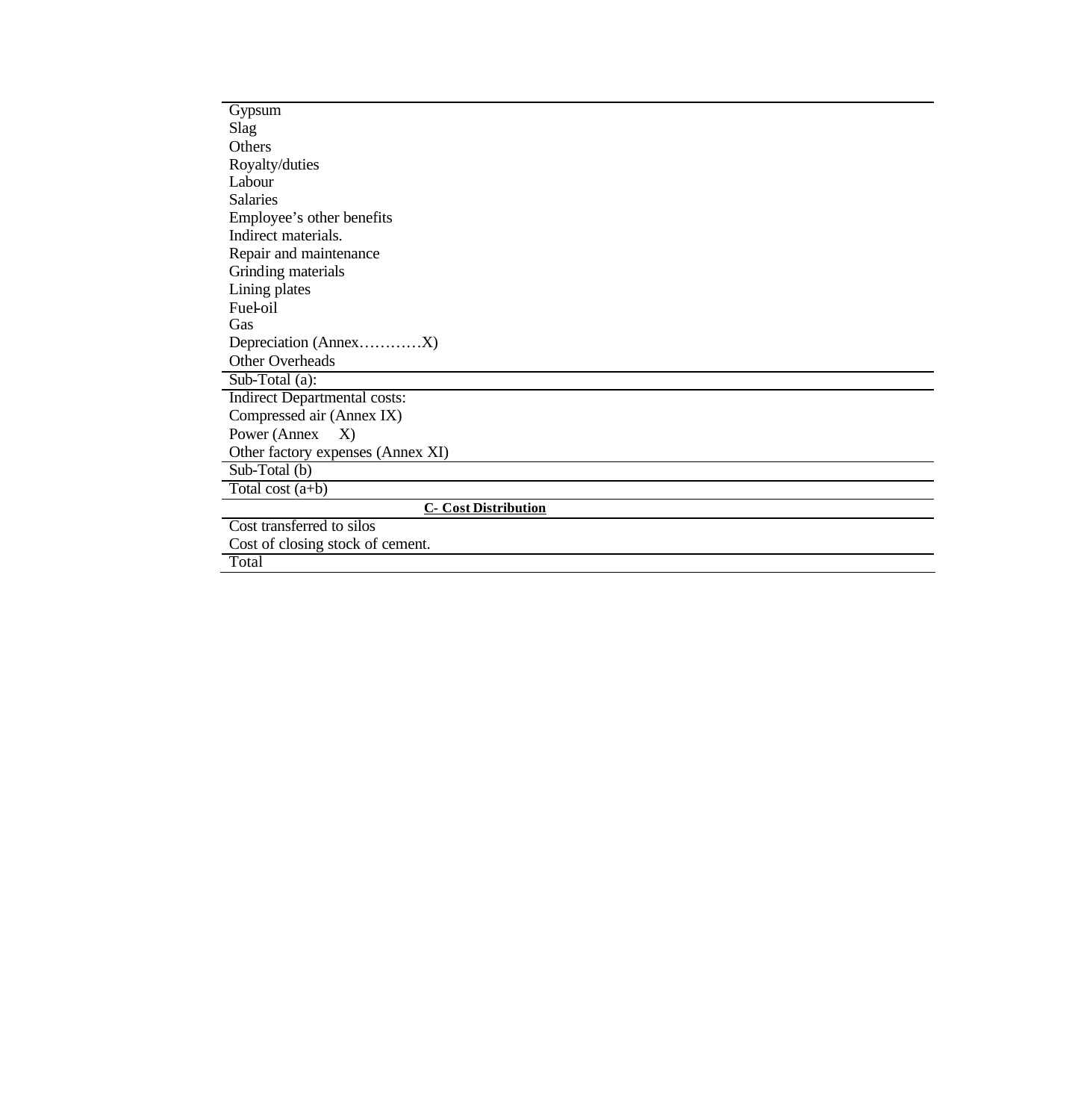## **Annexure - VIII**

### **DEPARTMENTAL COST STATEMENT**

Name of Department: PACKING & STORAGE FOR THE YEAR ENDED:

# **A. Quantitative data**

|                                                                                          | For the year |         | Last year         | Last year |  |
|------------------------------------------------------------------------------------------|--------------|---------|-------------------|-----------|--|
|                                                                                          | tonnes       |         | tones             | tonnes    |  |
| Opening Stock of cement (un-packed)                                                      |              |         |                   |           |  |
| Add: Cement received from Grinding Deptt.                                                |              |         |                   |           |  |
| Total:                                                                                   |              |         |                   |           |  |
| Less: Closing stock of cement (unpacked) Cement packed                                   |              |         |                   |           |  |
| during the period (No. of bags)                                                          |              |         |                   |           |  |
| Less: Quantity sold (No. bags).                                                          |              |         |                   |           |  |
| Closing stock of cement (packed) No. of bags)<br>Stock adjustment (if any) (No. of bags) |              |         |                   |           |  |
| <b>B</b> -Cost Statement:                                                                |              |         |                   |           |  |
|                                                                                          | For the year |         |                   | Last year |  |
|                                                                                          | Rs.          | Rs. Per | <b>Rs.</b> In 000 | Rs. Per   |  |
|                                                                                          | in $000$     | tonne   |                   | tonne     |  |
| Cost opening stock un-packed:                                                            |              |         |                   |           |  |
| Cost transferred in from cement grinding department.                                     |              |         |                   |           |  |
| Direct Departmental cost                                                                 |              |         |                   |           |  |
| Packing material                                                                         |              |         |                   |           |  |

Packing material Other materials Labour Salaries Employee's other benefits Indirect materials. Repair and maintenance Fuel-oil Gas Depreciation (Annex…………X) Other Overheads Sub-Total (a): Indirect Departmental costs: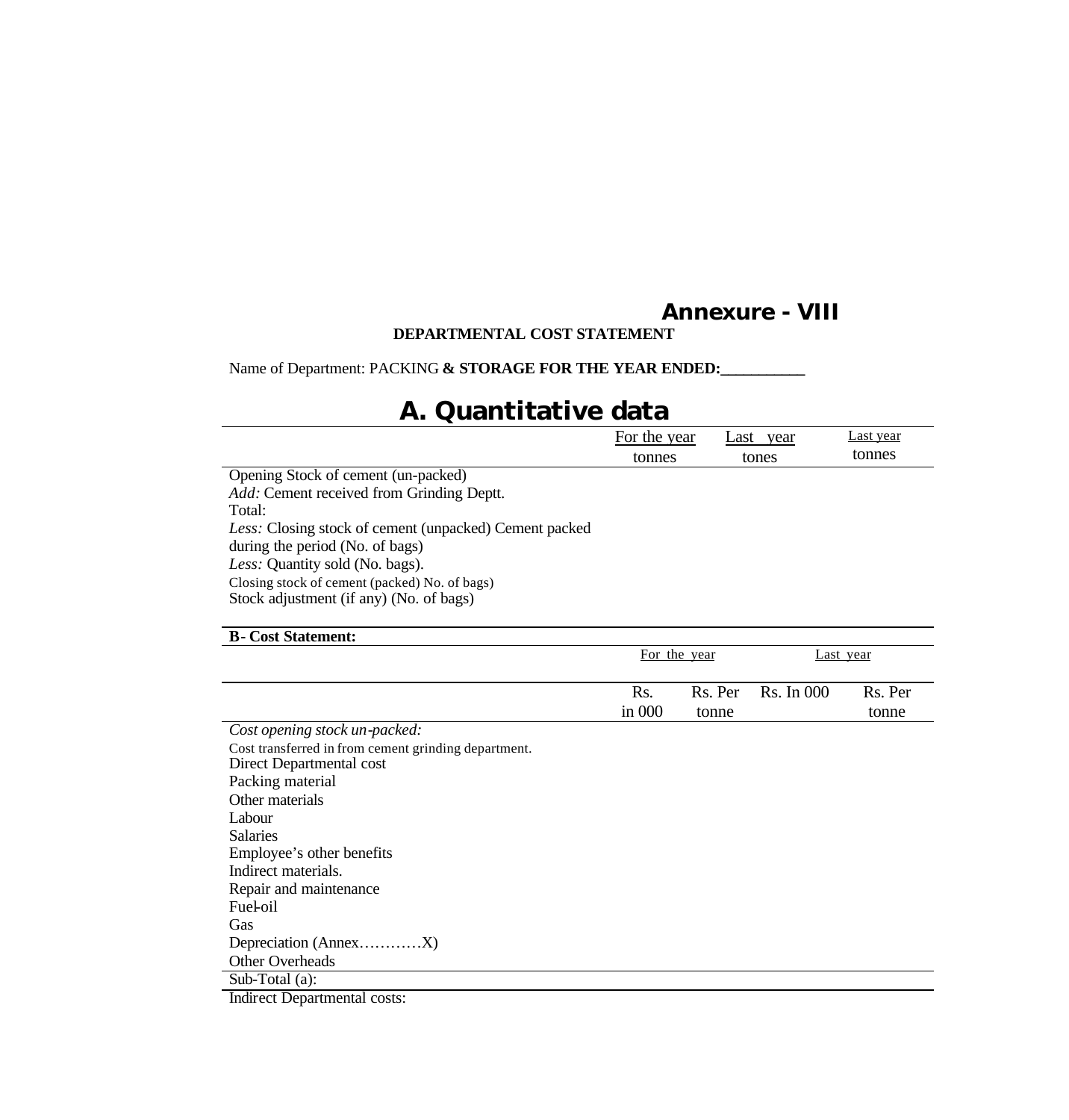Compressed air (Annex IX) Power (Annex X) Other factory expenses (Annex XI) Sub-Total (b) Total cost (a+b) *Less:* Cost applicable to un-packed closing stock Cost applicable to packed closing stock Balance: Cost of packed cement sold:\_\_\_\_\_\_\_ Cost of loose cement sold Sold. (if any):  $\qquad \qquad$ 

Cost transferred to silos Cost of total cement sold.

**Annexure - IX** 

### **DEPARTMENTAL COST STATEMENT**

Name of Department: **AIR COMPRESSING FOR THE YEAR ENDED:** 

## **A. Quantitative data**

|                                     | For the year | Last year |  |  |
|-------------------------------------|--------------|-----------|--|--|
|                                     | tonnes       | tonnes    |  |  |
| Compressed Air Produced             |              |           |  |  |
|                                     |              |           |  |  |
| <b>B</b> -Cost Statement:           |              |           |  |  |
|                                     | For the year | Last year |  |  |
|                                     |              |           |  |  |
|                                     |              |           |  |  |
| <b>Direct Departmental Cost:</b>    |              |           |  |  |
| Labour                              |              |           |  |  |
| <b>Salaries</b>                     |              |           |  |  |
| Employee's other benefits           |              |           |  |  |
| <b>Insurance</b>                    |              |           |  |  |
| Indirect materials.                 |              |           |  |  |
| Repair and maintenance              |              |           |  |  |
| Fuel-oil                            |              |           |  |  |
| Gas                                 |              |           |  |  |
|                                     |              |           |  |  |
| <b>Purchased Power</b>              |              |           |  |  |
| Other Overheads                     |              |           |  |  |
| Sub-Total (a):                      |              |           |  |  |
| <b>Indirect Departmental costs:</b> |              |           |  |  |
| Power (Annex<br>X)                  |              |           |  |  |
| Other factory expenses (Annex XI)   |              |           |  |  |
| Sub-Total (b)                       |              |           |  |  |

Total cost (a+b)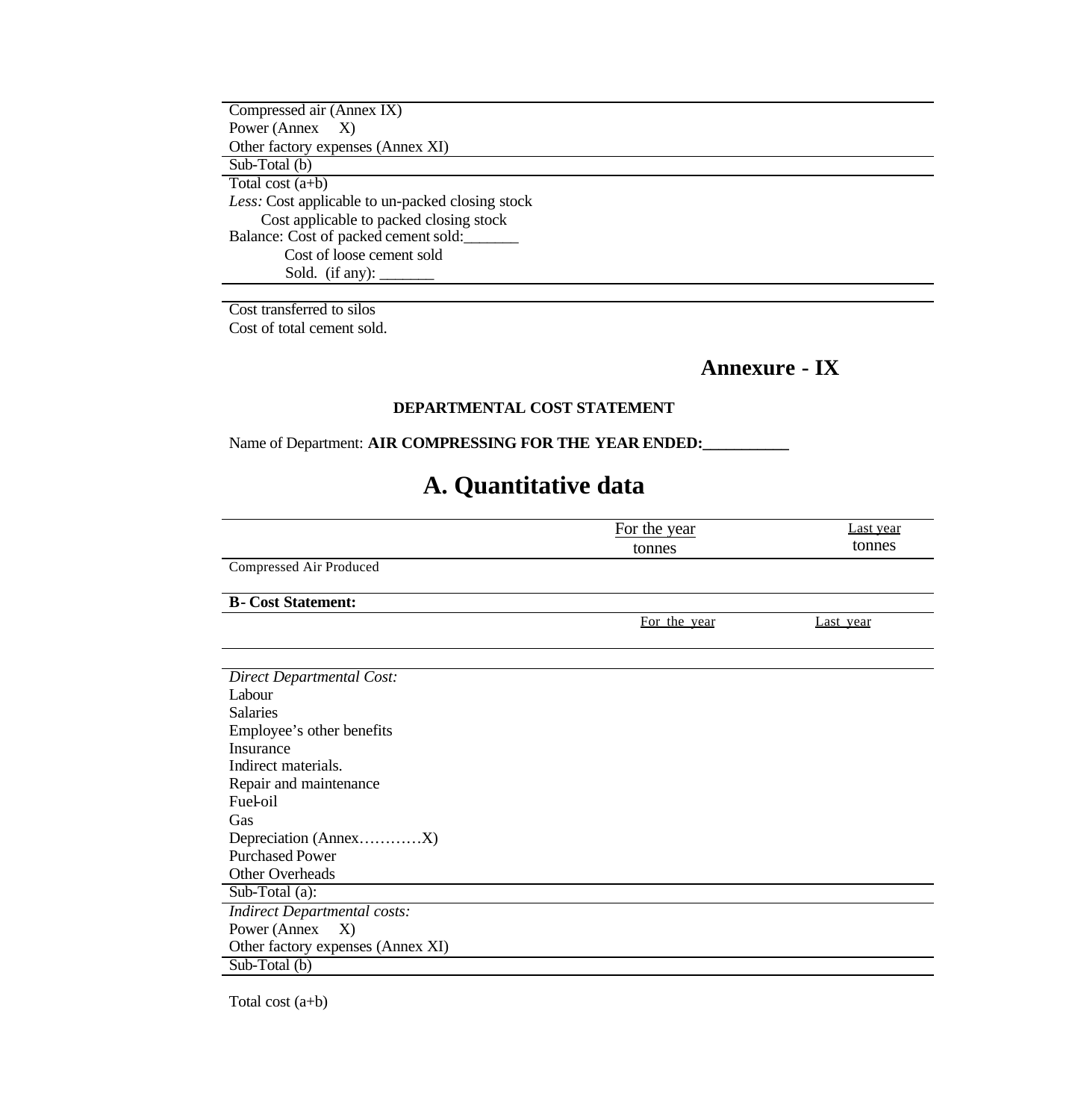|                                   | <b>C</b> - Cost Distribution |      |
|-----------------------------------|------------------------------|------|
| Departments using compressed air: | Quantity                     | Cost |

## **Annexure - X**

### **DEPARTMENTAL COST STATEMENT**

### **STATEMENT SHOWING THE COST OF POWER GENERATED/PURCHASED AND CONSUMED DURING THE YEAR ENDED:\_\_\_\_\_\_\_\_\_\_\_**

# **A. Quantitative data**

|                                                                    |       | For the year |            |           | Last year              |  |  |
|--------------------------------------------------------------------|-------|--------------|------------|-----------|------------------------|--|--|
| Installed capacity KWH.                                            |       |              |            |           |                        |  |  |
| No. of Units generated                                             |       |              |            |           |                        |  |  |
| No. of units purchased                                             |       |              |            |           |                        |  |  |
| Total:                                                             |       |              |            |           |                        |  |  |
| Self-consumption in power house                                    |       |              |            |           |                        |  |  |
| Losses:                                                            |       |              |            |           |                        |  |  |
| Net units consumed by various other department:                    |       |              |            |           |                        |  |  |
| Percentage of loss to total power generated and purchased.<br>$1-$ |       |              |            |           |                        |  |  |
| % of power generated to installed capacity.<br>$2 -$               |       |              |            |           |                        |  |  |
| <b>B</b> -Cost Statement:                                          |       |              |            |           |                        |  |  |
|                                                                    | Oty.  | <u>Rate</u>  | Amount     |           | Cost per unit of power |  |  |
| Particular<br>S. No.                                               | Units | <u>Rs.</u>   | <u>Rs.</u> |           | generated and          |  |  |
|                                                                    |       |              |            | purchased |                        |  |  |
|                                                                    |       |              |            | Current   | Previous               |  |  |
|                                                                    |       |              |            | year      | year                   |  |  |
| Fuel oil/steam consumed                                            |       |              |            |           |                        |  |  |

1- Fuel oil/steam consumed

2- Other material (specify)

3- Consumable stores

4- Other direct charges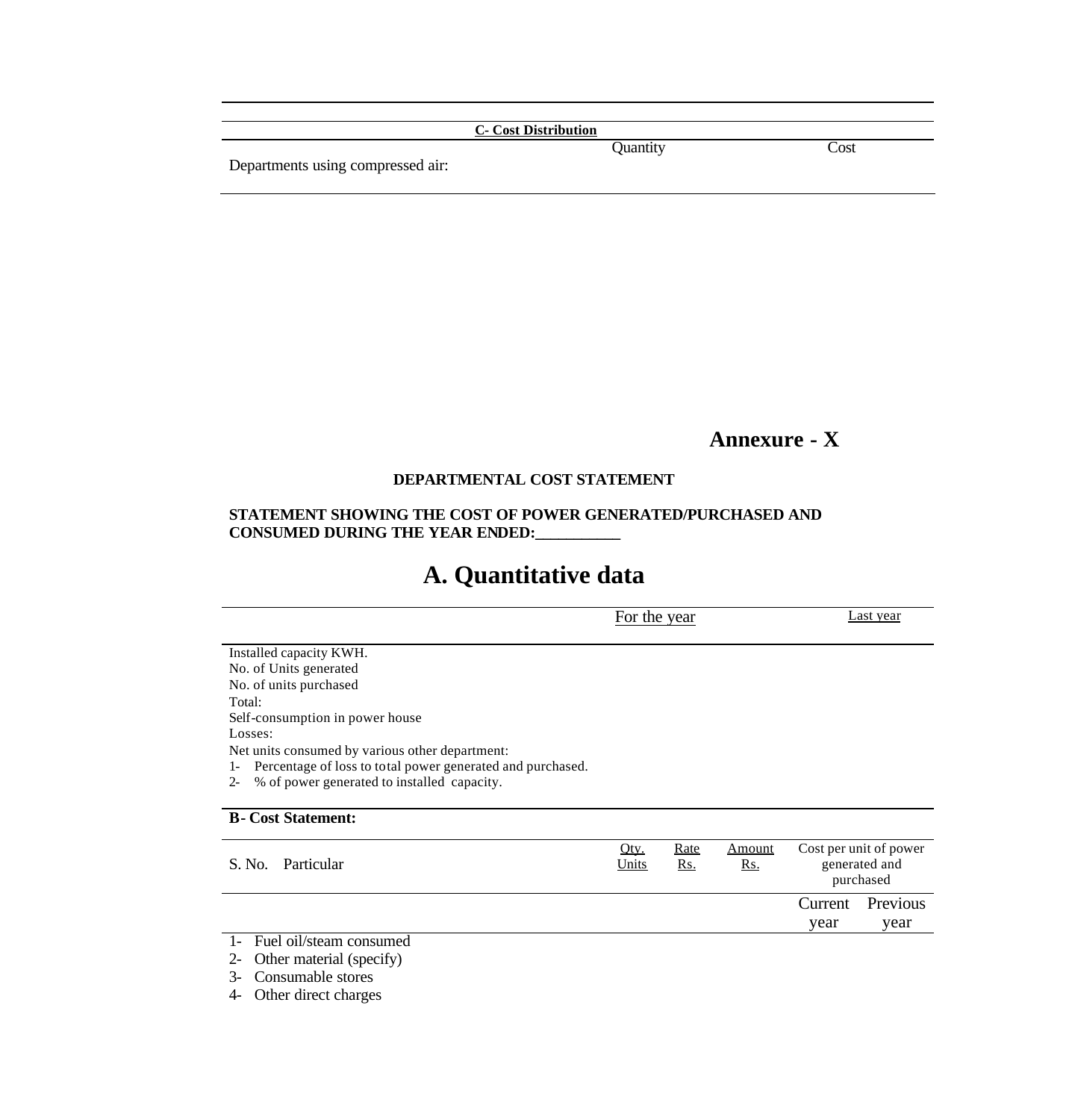- 5- Salaries and wages
- 6- Repairs and maintenance
- 7- Other overheads
- 8- Depreciation.

### Total

Less: (1) Supplies to other units of the company (Not engaged in the manufacture of cement)

Net cost of Power generated. Purchased power (on actual consumption basis)

Total cost of power:

Cost per unit (average).

### **C- Cost Distribution**

Consumed in:-

- Lime stone, clay, gypsum Quarry
- Transportation
- Crushing
- Stock hall
- Raw mills
- Kilns
- Cement grinding
- Storage and packing
- Air compressing
- Others.

Total cost distribution: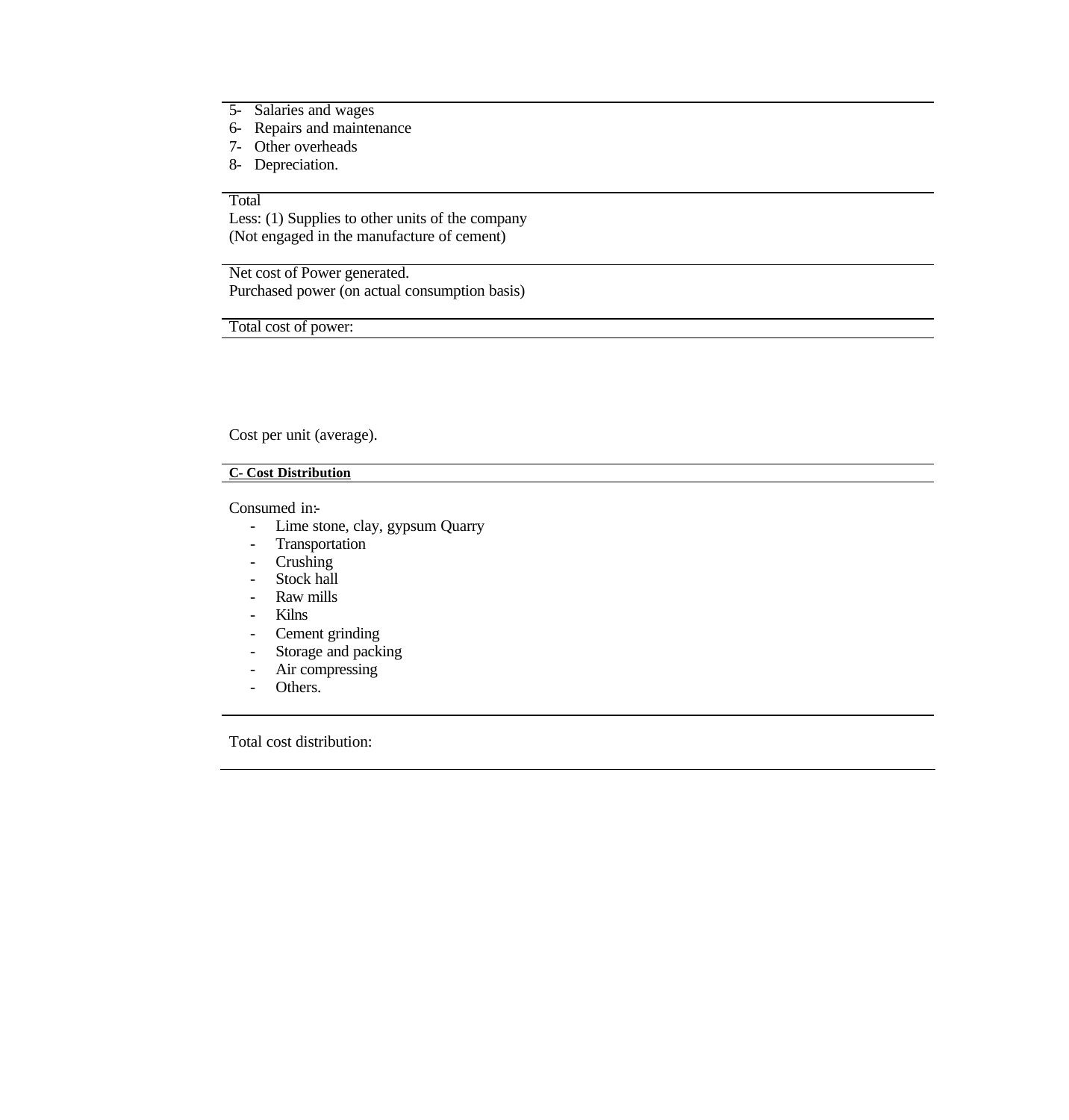## **Annexure - XI**

### **OTHER FACTORY EXPENSES-FACTORY GENERAL FOR THE YEAR ENDED: \_\_\_\_\_\_\_\_\_\_\_**

## **A. Cost Statement**

For the year Last year Direct Departmental Cost: Labour cost Salaries Employee's other benefit Contractor's labour Depreciation Stores and spares Repair and maintenance Electricity Compressed Air (Annexure IX) Power (Annexure X). Miscellaneous Expenses. (Tele printing stationery, T.A./D.A., rates and taxes, insurance and fixed charges paid to WAPDA Flowers, seeds, plants, cleanliness materials, uniform of security staff etc.) **B- Cost Distribution:** S. No. Particular For the year Last year

| <b>Basis</b> | $\mathbf{R}$ c<br>-In | asis | Rs. In |
|--------------|-----------------------|------|--------|
|              | $000\,$               |      | 000    |